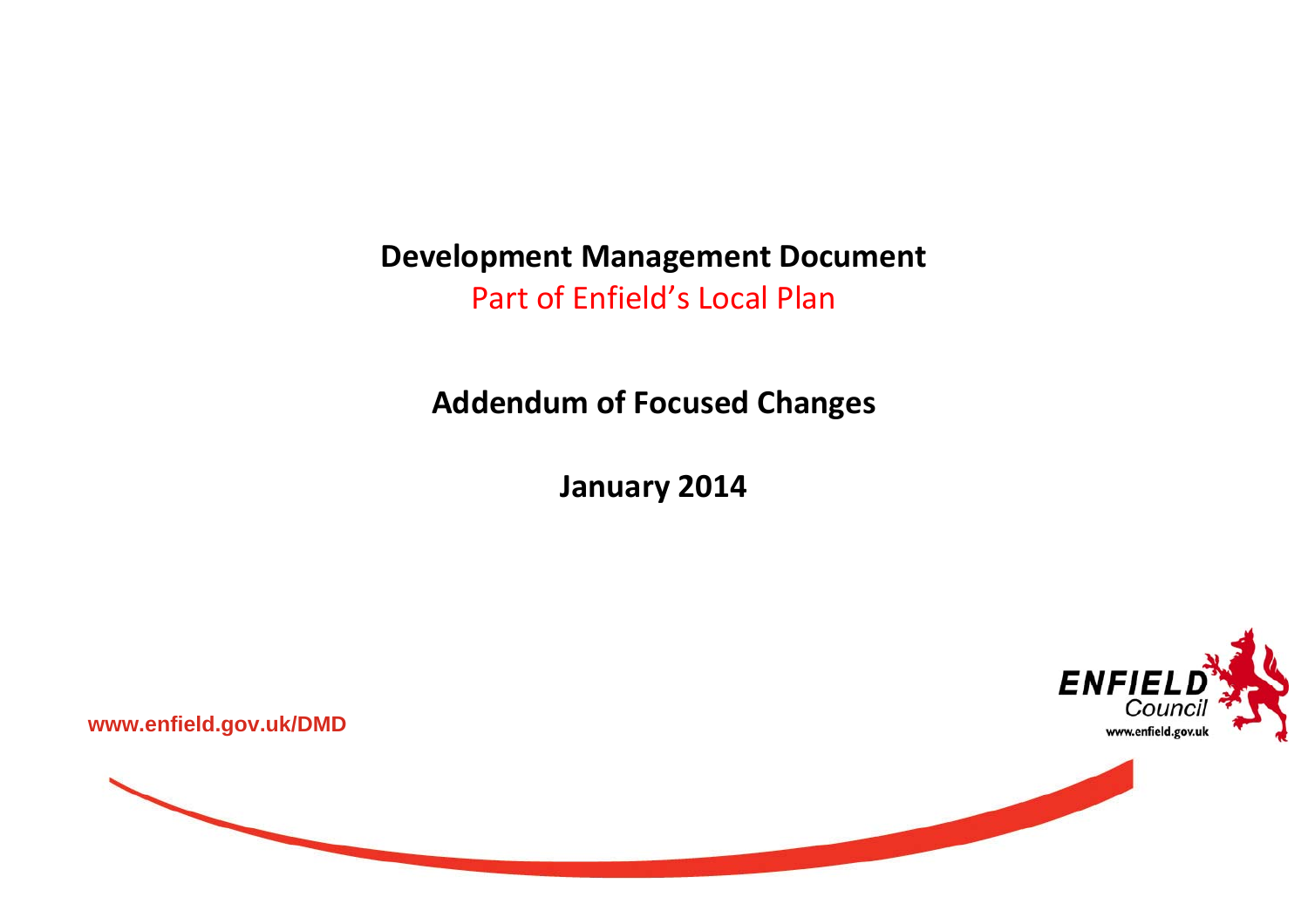## **Focused Changes (FCs)**

The Council has taken the opportunity to put forward focused changes to the Development Management Document Proposed Submission Draft. The amendments do not alter the strategy of the DMD; undermine the sustainability appraisal or public consultation process that has informed the Plan's preparation. The changes represent <sup>a</sup> combination of amended text in response to matters arising from public consultation on the DMD at regulation 19 stage.

| <b>Text in Bold Print and</b> | <b>Proposed insertion</b> |
|-------------------------------|---------------------------|
| underline                     |                           |
| Text with a                   | <b>Proposed deletion</b>  |
| strikethrough                 |                           |
|                               |                           |

| FC No.                   | Page<br>no. | Chapter, Section,<br>Policy, Paragraph,<br>Diagram, Tables,<br><b>Figures</b> | <b>Proposed Change</b>                                                                                                                                                                                           | <b>Justification</b>                                                        | Source of Change /<br>Representation no.                                                      |
|--------------------------|-------------|-------------------------------------------------------------------------------|------------------------------------------------------------------------------------------------------------------------------------------------------------------------------------------------------------------|-----------------------------------------------------------------------------|-----------------------------------------------------------------------------------------------|
| <b>Chapter 2 Housing</b> |             |                                                                               |                                                                                                                                                                                                                  |                                                                             |                                                                                               |
| 1.                       | 20          | DMD 9 Amenity<br>Space                                                        | <b>DMD 9 Amenity Space</b><br>"1) New development must provide good quality private<br>space that is not overlooked by surrounding<br>development that and meets or exceeds the following<br>minimum standards " | Focused change<br>made in response<br>to representation<br>in criterion 1). | 30 - Graham Fisher<br>on behalf of A C<br><b>Nicholas</b><br>(Rep no. 30).<br>&<br><b>LBE</b> |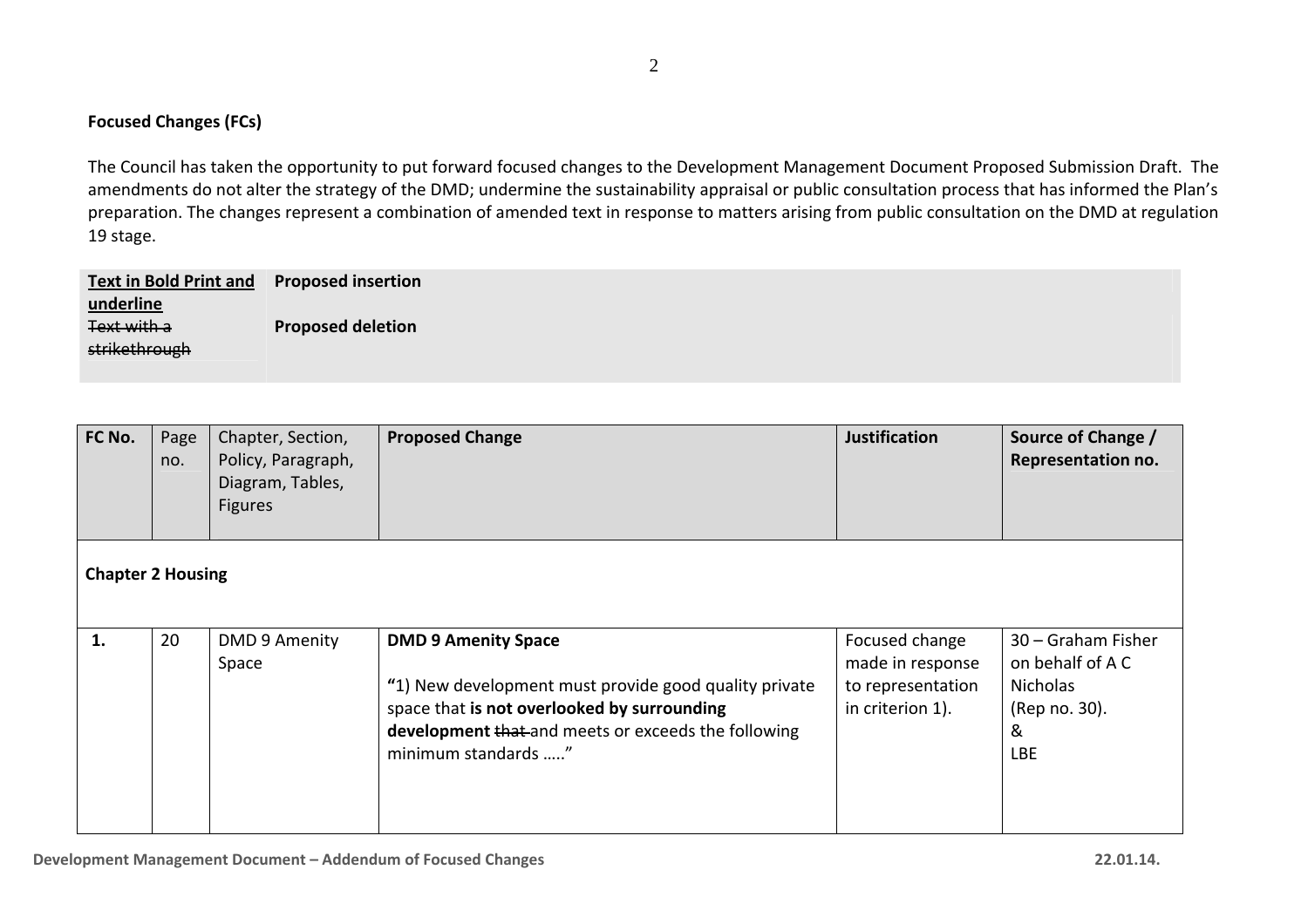3

| FC No. | Page<br>no. | Chapter, Section,<br>Policy, Paragraph,<br>Diagram, Tables,<br><b>Figures</b> | <b>Proposed Change</b>                                                                       |                          |                                                                   |                                                                       | <b>Justification</b>              | Source of Change /<br>Representation no. |
|--------|-------------|-------------------------------------------------------------------------------|----------------------------------------------------------------------------------------------|--------------------------|-------------------------------------------------------------------|-----------------------------------------------------------------------|-----------------------------------|------------------------------------------|
|        |             |                                                                               | Table 2.1                                                                                    |                          |                                                                   |                                                                       | LBE focused<br>changes to provide |                                          |
|        |             |                                                                               |                                                                                              | <b>Dwellin</b><br>g Type | Average<br>private<br>amenity space<br>(across the<br>whole site) | Minimum<br>private<br>amenity<br>space for<br>individual<br>dwellings | clarity over<br>application.      |                                          |
|        |             |                                                                               | Flats A)<br><b>Dwellings</b><br>with access to<br>communal<br>amenity<br>space               | 1p                       | N/a                                                               | 4sqm                                                                  |                                   |                                          |
|        |             |                                                                               |                                                                                              | 1b2p                     | N/a                                                               | 5sqm                                                                  |                                   |                                          |
|        |             |                                                                               |                                                                                              | 2b3p                     | N/a                                                               | 6sqm                                                                  |                                   |                                          |
|        |             |                                                                               |                                                                                              | 2b4p                     | N/a                                                               | 7sqm                                                                  |                                   |                                          |
|        |             |                                                                               |                                                                                              | 3b4p                     | N/a                                                               | 7sqm                                                                  |                                   |                                          |
|        |             |                                                                               |                                                                                              | 3b5p                     | N/a                                                               | 8sqm                                                                  |                                   |                                          |
|        |             |                                                                               |                                                                                              | 3b6p                     | N/a                                                               | 9sqm                                                                  |                                   |                                          |
|        |             |                                                                               |                                                                                              | 4b5p                     | N/a                                                               | 8sqm                                                                  |                                   |                                          |
|        |             |                                                                               |                                                                                              | 4b6p                     | N/a                                                               | 9sqm                                                                  |                                   |                                          |
|        |             |                                                                               | Houses <b>B)</b><br><b>Dwellings</b><br>without<br>access to<br>communal<br>amenity<br>space | 2b4p                     | 38sqm                                                             | 23sqm                                                                 |                                   |                                          |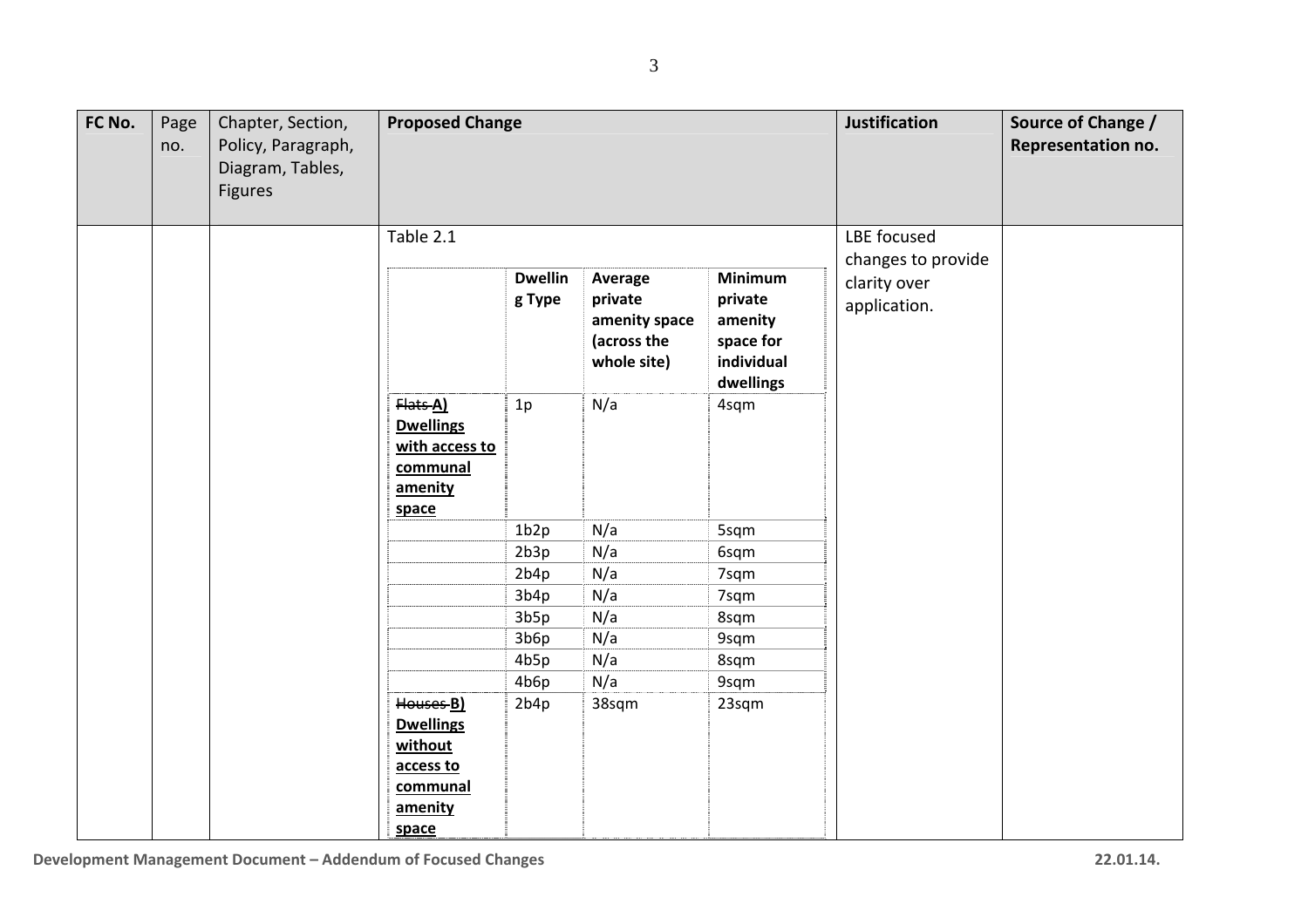| FC No. | Page<br>no. | Chapter, Section,<br>Policy, Paragraph,<br>Diagram, Tables,<br><b>Figures</b> | <b>Proposed Change</b>                                                                                                                                                                                                                                                                                                                                      |      |       |                                                                                                                                                                                  | <b>Justification</b> | Source of Change /<br><b>Representation no.</b> |
|--------|-------------|-------------------------------------------------------------------------------|-------------------------------------------------------------------------------------------------------------------------------------------------------------------------------------------------------------------------------------------------------------------------------------------------------------------------------------------------------------|------|-------|----------------------------------------------------------------------------------------------------------------------------------------------------------------------------------|----------------------|-------------------------------------------------|
|        |             |                                                                               |                                                                                                                                                                                                                                                                                                                                                             | 3b4p | 38sqm | 23sqm                                                                                                                                                                            |                      |                                                 |
|        |             |                                                                               |                                                                                                                                                                                                                                                                                                                                                             | 3b5p | 44sqm | 29sqm                                                                                                                                                                            |                      |                                                 |
|        |             |                                                                               |                                                                                                                                                                                                                                                                                                                                                             | 4b5p | 44sqm | 29sqm                                                                                                                                                                            |                      |                                                 |
|        |             |                                                                               |                                                                                                                                                                                                                                                                                                                                                             | 4b6p | 50sqm | 35sqm                                                                                                                                                                            |                      |                                                 |
|        |             |                                                                               | must provide have access to communal amenity space<br>which:<br>Is not accessible to the public<br>а.<br>b. Provides a functional area of amenity space having<br>development<br>Is overlooked by surrounding development;<br>c.<br>d. Is accessible to wheelchair users and other disabled<br>people;<br>e. Has suitable management arrangements in place. |      |       | 2) In addition to the standards for private amenity space<br>set out above, flats dwellings within part A) of table 2.1<br>regard to the housing mix/types to be provided by the |                      |                                                 |
|        |             | <b>Chapter 3 Community Facilities</b>                                         |                                                                                                                                                                                                                                                                                                                                                             |      |       |                                                                                                                                                                                  |                      |                                                 |
| 2.     | 30          | DMD 16 - Provision                                                            | <b>DMD 16</b>                                                                                                                                                                                                                                                                                                                                               |      |       |                                                                                                                                                                                  | Focused changes      | <b>LBE</b>                                      |
|        |             | of Community                                                                  |                                                                                                                                                                                                                                                                                                                                                             |      |       |                                                                                                                                                                                  | made in response     |                                                 |
|        |             | <b>Facilities</b>                                                             | "New community facilities will be supported borough-                                                                                                                                                                                                                                                                                                        |      |       |                                                                                                                                                                                  | to representations.  | $20 -$ Planning                                 |
|        |             |                                                                               | wide and <b>may will</b> be required as part of development,                                                                                                                                                                                                                                                                                                |      |       |                                                                                                                                                                                  |                      | Potential on behalf                             |
|        |             |                                                                               |                                                                                                                                                                                                                                                                                                                                                             |      |       |                                                                                                                                                                                  |                      | of Scottish Widows.                             |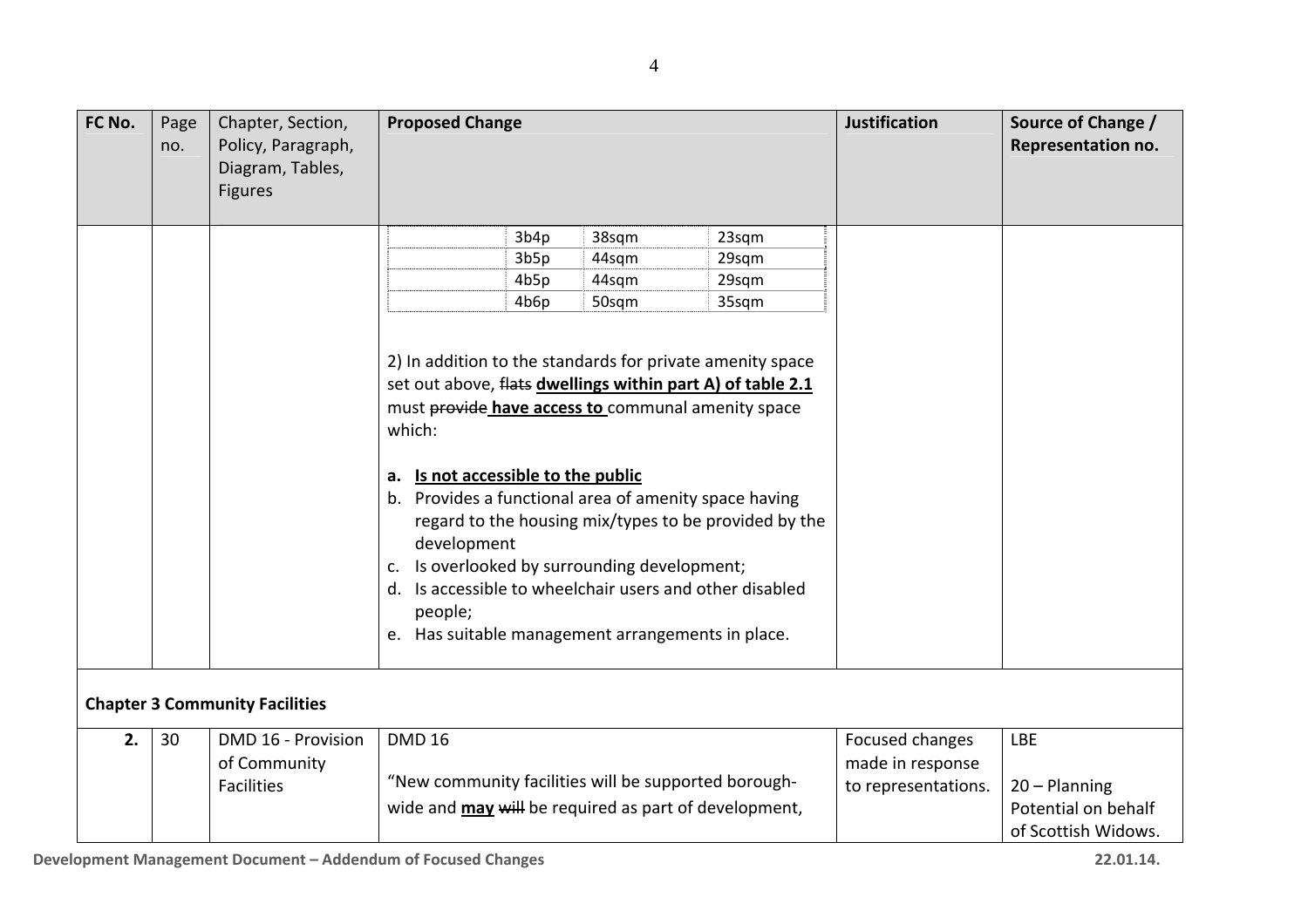| FC No. | Page<br>no. | Chapter, Section,<br>Policy, Paragraph,<br>Diagram, Tables,<br><b>Figures</b> | <b>Proposed Change</b>                                                                                                                                                                                                                                                                                                                                                                                                                                                                                                                 | <b>Justification</b>                                                                                                                                                                                                                                              | Source of Change /<br><b>Representation no.</b>                                                             |
|--------|-------------|-------------------------------------------------------------------------------|----------------------------------------------------------------------------------------------------------------------------------------------------------------------------------------------------------------------------------------------------------------------------------------------------------------------------------------------------------------------------------------------------------------------------------------------------------------------------------------------------------------------------------------|-------------------------------------------------------------------------------------------------------------------------------------------------------------------------------------------------------------------------------------------------------------------|-------------------------------------------------------------------------------------------------------------|
|        |             | Chapter 4 - Enfield's Economy                                                 | within the strategic growth areas, as detailed within<br><b>Local Plan documents and the Infrastructure Delivery</b><br>Plan (IDP) to ensure the creation of prosperous,<br>sustainable communities"                                                                                                                                                                                                                                                                                                                                   |                                                                                                                                                                                                                                                                   | (Rep no. 33).<br>31-Planning<br>Potential on behalf<br>of Fairview New<br>Homes.(Rep no 34).                |
| 3.     | 34          | DMD 19 - Strategic<br><b>Industrial Location</b><br>Paragraph 4.2.1           | Paragraph 4.2.1<br>"Strategic Industrial Locations (SIL) forms the strategic<br>reservoir of industrial land in London. The main focus<br>within SIL is on uses categorised under the "B" use<br>classes (B1, B2 and B8). The Council recognises that<br>there are a greater number of uses of a similar nature<br>that can also locate and function successfully within<br>these areas, as broad industrial type activities as defined<br>in the London Plan and the Mayor's SPG on Land for<br><b>Industry and Transport (2012).</b> | Text has been<br>reinserted back<br>into supporting<br>paragraph to<br>provide flexibility<br>sought by the<br>representation.<br>LBE has included<br>additional<br>reference to<br>London Plan and<br>Mayor's SPG to<br>qualify the type of<br>appropriate uses. | 32 - LaSalle<br>Investment<br>Management on<br>behalf of Stonehilll<br><b>Business Park</b><br>(Rep no.44). |
| 4.     | 38          | <b>DMD 23</b><br>Criterion 1b                                                 | "New Employment Development<br>1. Industrial development within SIL and LSIS                                                                                                                                                                                                                                                                                                                                                                                                                                                           | Deletion of the<br>word "local"<br>sought by the                                                                                                                                                                                                                  | $20 -$ Planning<br>Potential on behalf<br>of Scottish Widows                                                |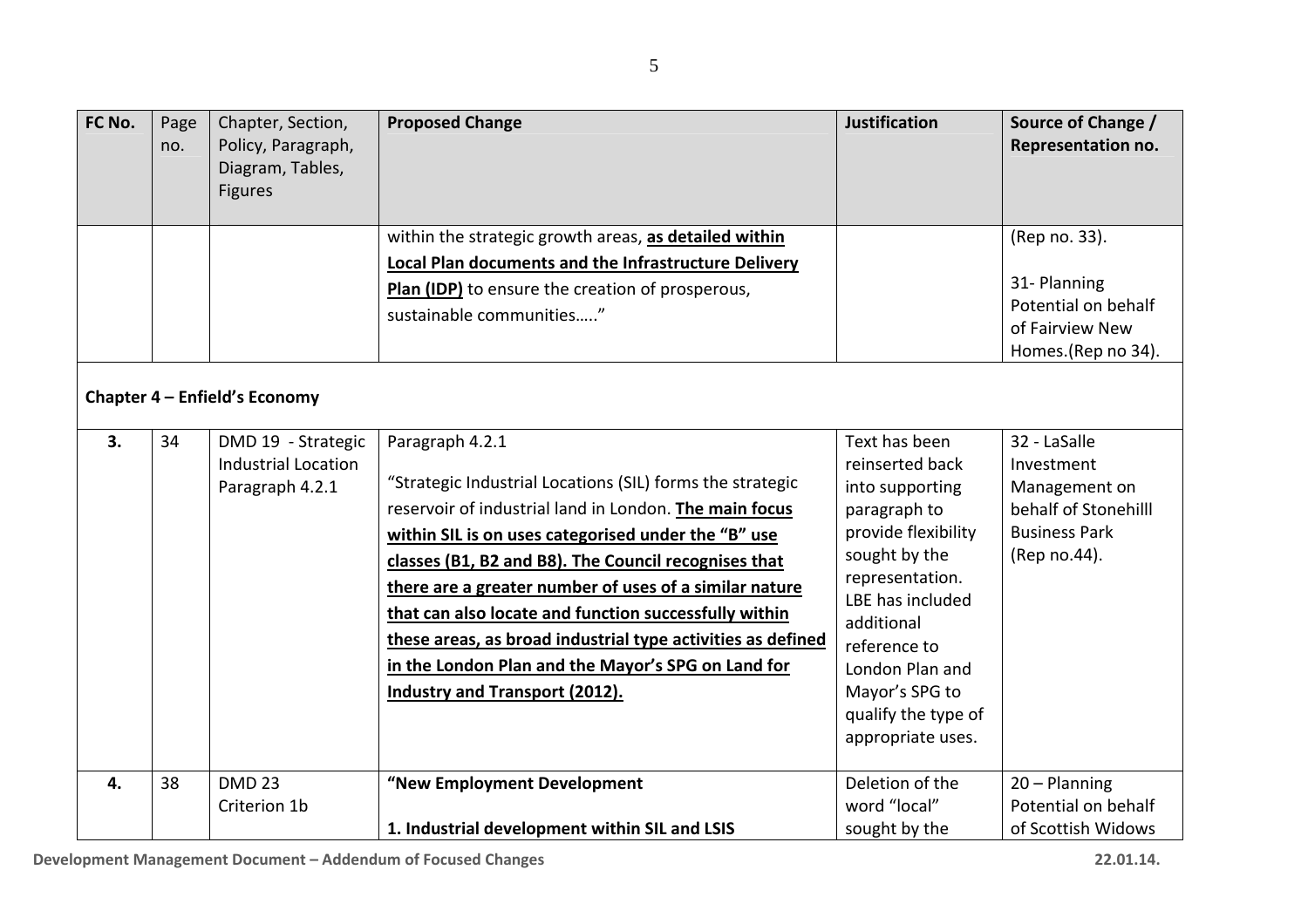| FC No. | Page<br>no. | Chapter, Section,<br>Policy, Paragraph,<br>Diagram, Tables,<br><b>Figures</b> | <b>Proposed Change</b>                                                                                                                                                                                                                                          | <b>Justification</b>                                                                                                                         | Source of Change /<br>Representation no.                                                                                     |
|--------|-------------|-------------------------------------------------------------------------------|-----------------------------------------------------------------------------------------------------------------------------------------------------------------------------------------------------------------------------------------------------------------|----------------------------------------------------------------------------------------------------------------------------------------------|------------------------------------------------------------------------------------------------------------------------------|
|        |             |                                                                               | New industrial development will be permitted provided<br>all of the following criteria are met:<br>b. The accommodation provided is flexible and suitable to<br>meet future needs and requirements of local businesses<br>and small firms, where appropriate; " | representation to<br>not limit the<br>requirements of<br>new employment<br>development to<br>local needs.                                    | (Rep no.50).<br>32 - LaSalle<br>Investment<br>Management on<br>behalf of Stonehill<br><b>Business Park.</b><br>(Rep no. 51). |
| 5.     | 39          | Paragraph 4.7.1                                                               | "The borough needs to continue to redevelop and renew<br>existing industrial locations across the borough to meet<br>the demands of business, including local business and<br>small business start-ups".                                                        | <b>Additional wording</b><br>added to support<br>the requirements<br>of local business<br>within supporting<br>text as opposed to<br>Policy. | <b>LBE</b>                                                                                                                   |
|        |             | <b>Chapter 5 Town Centres and Shopping</b>                                    |                                                                                                                                                                                                                                                                 |                                                                                                                                              |                                                                                                                              |
| 6.     | 42          | DMD 25 - Locations<br>for New Retail,<br>Leisure and Office<br>Development    | <b>DMD 25</b><br>"1. Locations for New Retail, Leisure and Office<br><b>Development</b>                                                                                                                                                                         | Focused changes<br>made in response<br>to representations.                                                                                   | 19 - Universities<br>Superannuation<br>Scheme (Rep no. 54).<br>24 - Savills of behalf<br>of Legal & General                  |
|        |             |                                                                               | a. Main and bulk convenience, comparison shopping,<br>food and drink uses and major leisure and office                                                                                                                                                          |                                                                                                                                              | and National Grid<br>(Rep no. 55).                                                                                           |
|        |             |                                                                               |                                                                                                                                                                                                                                                                 |                                                                                                                                              |                                                                                                                              |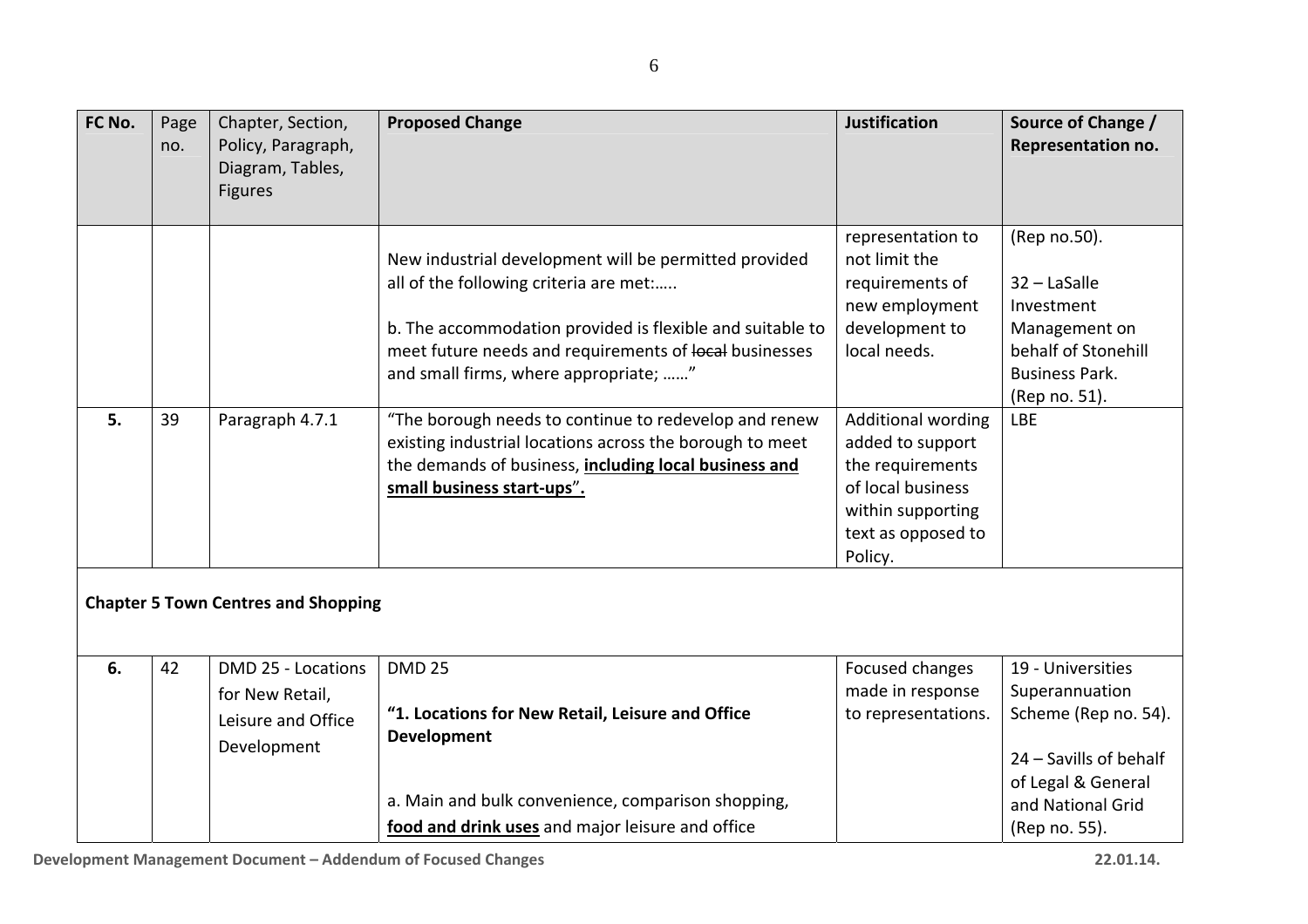| FC No. | Page<br>no. | Chapter, Section,<br>Policy, Paragraph,<br>Diagram, Tables,<br><b>Figures</b> | <b>Proposed Change</b>                                                                                                                                                                                                                                                                                                                                                                                                                                                                                                                                                                                                                                                                                                                                                                                                                                                                                                                                                                                                                                                                                                                                                                                                                                                               | <b>Justification</b> | Source of Change /<br>Representation no.                                                                                                                                 |
|--------|-------------|-------------------------------------------------------------------------------|--------------------------------------------------------------------------------------------------------------------------------------------------------------------------------------------------------------------------------------------------------------------------------------------------------------------------------------------------------------------------------------------------------------------------------------------------------------------------------------------------------------------------------------------------------------------------------------------------------------------------------------------------------------------------------------------------------------------------------------------------------------------------------------------------------------------------------------------------------------------------------------------------------------------------------------------------------------------------------------------------------------------------------------------------------------------------------------------------------------------------------------------------------------------------------------------------------------------------------------------------------------------------------------|----------------------|--------------------------------------------------------------------------------------------------------------------------------------------------------------------------|
|        |             |                                                                               | development<br>i. New development will permitted within Enfield Town<br>and the borough's four district centres.<br>ii. In accordance with the sequential test if no sites are<br>suitable or available within the town centres listed in part<br>i a. of this policy for the development proposed, then<br>retail development at edge of centre locations that are<br>accessible and well connected to and up to 300 metres<br>from the primary shopping area will be permitted.<br>iii. New development within the boundary of the Council's<br>existing retail parks of Enfield retail park, DeManderville<br>Gate, Ravenside and Angel Road (as defined in the Core<br>Strategy and on the Policies Map) and outside of the<br>town centres will only be permitted if the applicant can<br>demonstrate to the Council's satisfaction that a<br>sequential test has been applied which shows that there<br>are no suitable sites for the proposed development that<br>are available within or on the edge of the centres detailed<br>in part i. of this policy. Furthermore, that a retail impact<br>assessment should demonstrate that the development is<br>not likely to have a negative impact to the viability and<br>vitality of Enfield's centres or planned investment in |                      | 28 - Ikea Properties<br>investment Ltd.<br>(Rep no. 56).<br>32 - LaSalle<br>Investment<br>Management on<br>behalf of Stonehilll<br><b>Business Park</b><br>(Rep no. 57). |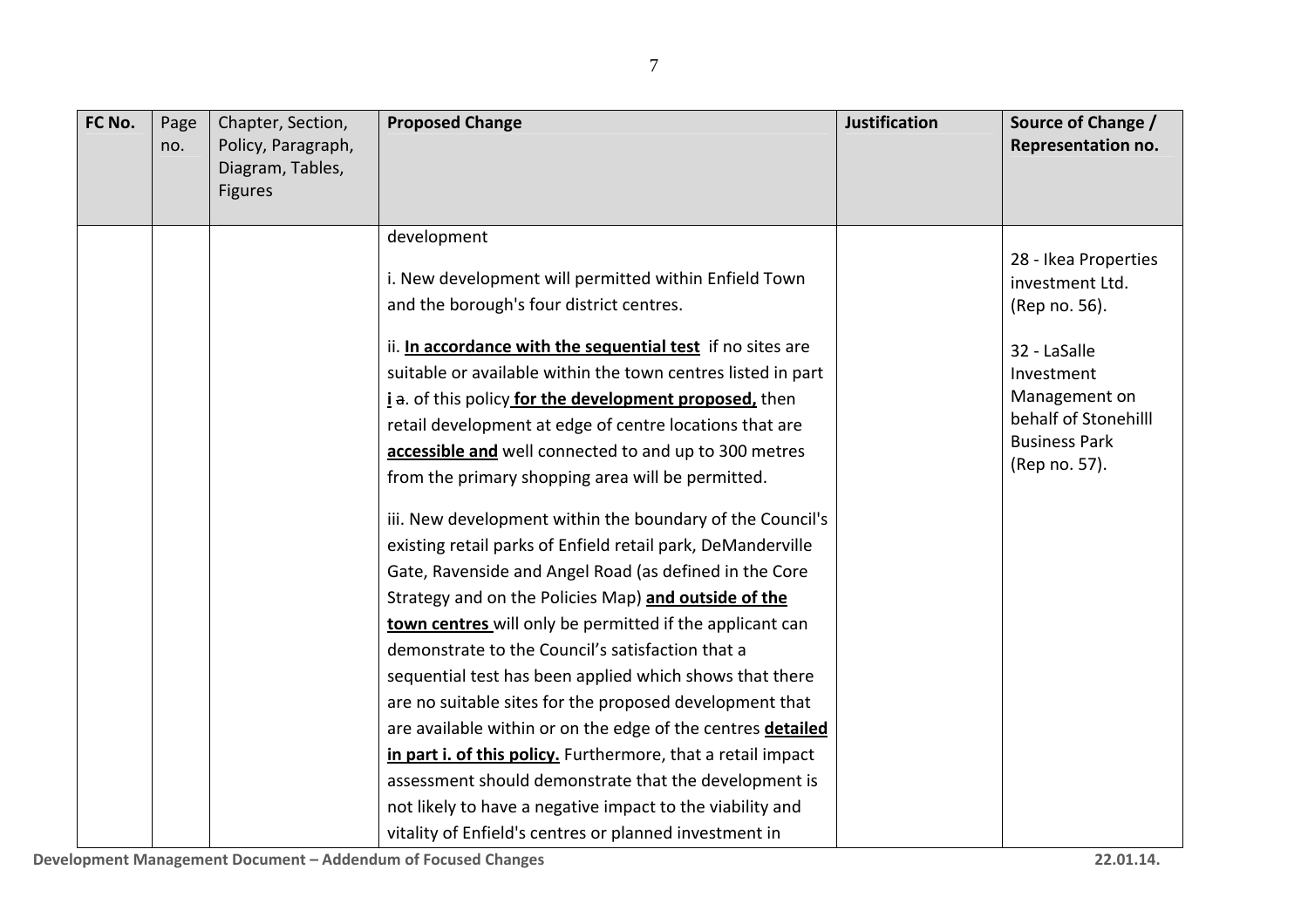| FC No. | Page<br>no. | Chapter, Section,<br>Policy, Paragraph,<br>Diagram, Tables,<br><b>Figures</b> | <b>Proposed Change</b>                                      | <b>Justification</b> | Source of Change /<br><b>Representation no.</b> |
|--------|-------------|-------------------------------------------------------------------------------|-------------------------------------------------------------|----------------------|-------------------------------------------------|
|        |             |                                                                               | centres and that the development increases the overall      |                      |                                                 |
|        |             |                                                                               | sustainability and accessibility of the retail park in      |                      |                                                 |
|        |             |                                                                               | question.                                                   |                      |                                                 |
|        |             |                                                                               | iv. Proposals for leisure development in Picketts Lock will |                      |                                                 |
|        |             |                                                                               | be permitted if a sequential test has been applied to       |                      |                                                 |
|        |             |                                                                               | demonstrate the location is the most appropriate for the    |                      |                                                 |
|        |             |                                                                               | proposed use.                                               |                      |                                                 |
|        |             |                                                                               | v. Development outside of the locations set out in parts a- |                      |                                                 |
|        |             |                                                                               | d of the policy above will not be permitted.                |                      |                                                 |
|        |             |                                                                               | v. Retail, Leisure and Office Development may also be       |                      |                                                 |
|        |             |                                                                               | considered within the Area Action Plans through             |                      |                                                 |
|        |             |                                                                               | identified sites. "                                         |                      |                                                 |
|        |             |                                                                               | b. Local Shopping Facilities                                |                      |                                                 |
|        |             |                                                                               | Proposals for new retail (A1) and A2-5 uses, leisure and    |                      |                                                 |
|        |             |                                                                               | other community uses of a scale which provide local         |                      |                                                 |
|        |             |                                                                               | shopping facilities and services for communities will be    |                      |                                                 |
|        |             |                                                                               | permitted within the boundaries of large local centres,     |                      |                                                 |
|        |             |                                                                               | small local centres and local parades, as defined on the    |                      |                                                 |
|        |             |                                                                               | Policies Map.                                               |                      |                                                 |
|        |             |                                                                               | Proposed retail development outside of centres will be      |                      |                                                 |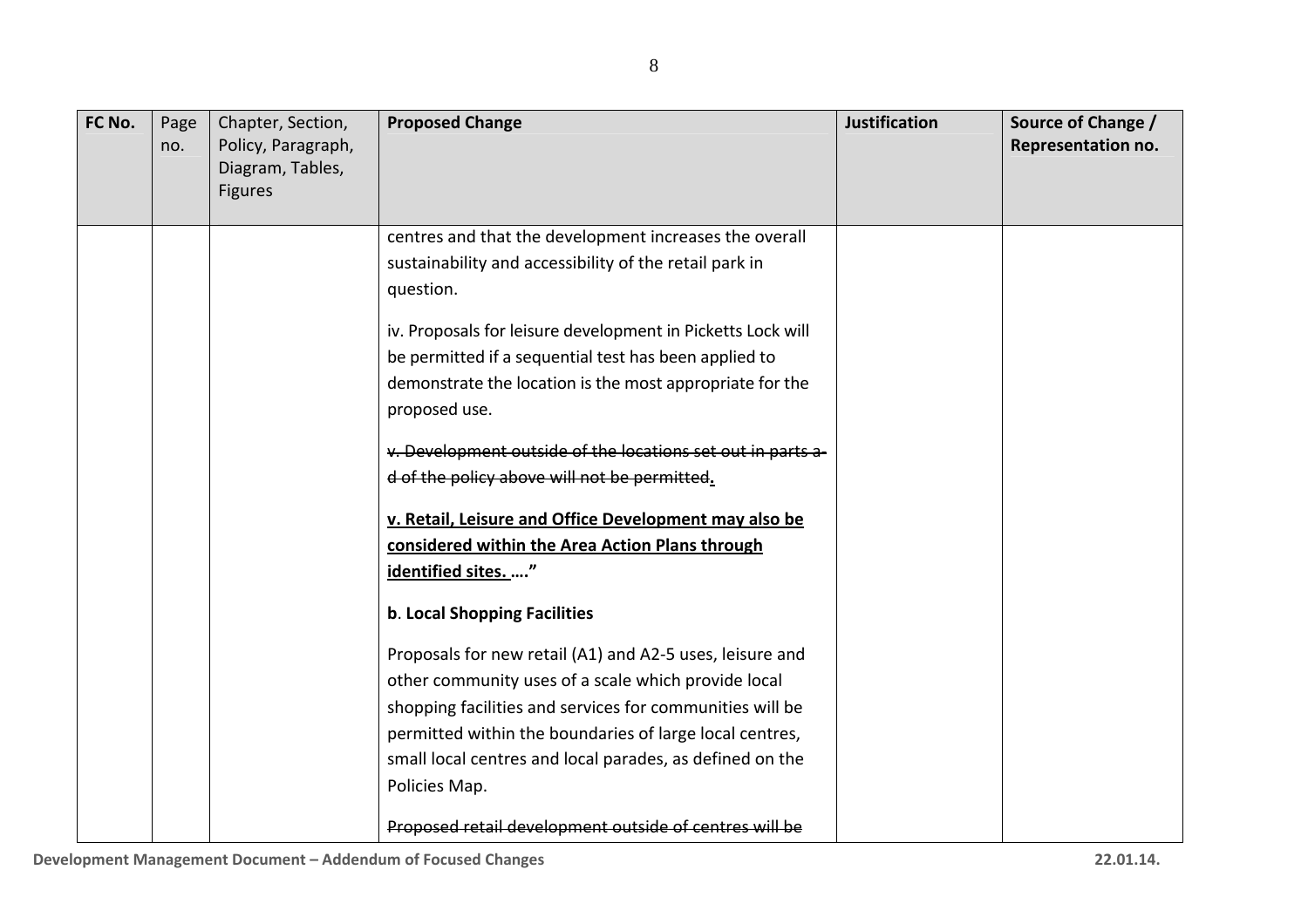| FC No. | Page<br>no. | Chapter, Section,<br>Policy, Paragraph,<br>Diagram, Tables,<br><b>Figures</b> | <b>Proposed Change</b>                                                                                                                                                                                                                                                                                                                                                                                    | <b>Justification</b>                                                      | Source of Change /<br>Representation no.                                                                                                                                                                       |
|--------|-------------|-------------------------------------------------------------------------------|-----------------------------------------------------------------------------------------------------------------------------------------------------------------------------------------------------------------------------------------------------------------------------------------------------------------------------------------------------------------------------------------------------------|---------------------------------------------------------------------------|----------------------------------------------------------------------------------------------------------------------------------------------------------------------------------------------------------------|
|        |             |                                                                               | refused. Proposals located elsewhere will be determined                                                                                                                                                                                                                                                                                                                                                   |                                                                           |                                                                                                                                                                                                                |
|        |             |                                                                               | in accordance with part 1a. iii. of this policy. "                                                                                                                                                                                                                                                                                                                                                        |                                                                           |                                                                                                                                                                                                                |
| 7.     | 50          | DMD 32 Managing<br>the Impact of Food<br>and Drink<br>Establishments          | <b>DMD 32</b><br>"1. Development involving the establishment of food and<br>drink uses (A3, A4 and A5 $-$ inclusive) will $\theta$ nly be<br>permitted in the following locations:<br>4. Development involving hot food takeaway (A5) uses, or<br>uses with a significant A5 element on sites located within<br>400 metres of an existing or proposed secondary school<br>entrance will not be permitted" | Focused changes<br>made in response<br>to representations<br>criterion 1. | 17 - Wildstone<br>Planning On behalf of<br><b>Trent Park Golf Club</b><br>(Rep no. 59)<br>24 - Savills on behalf<br>of Legal & General<br>and National Grid.<br>(Rep no. 60).<br>LBE change at<br>criterion 4. |
|        |             | <b>Chapter 6 Design and Heritage</b>                                          |                                                                                                                                                                                                                                                                                                                                                                                                           |                                                                           |                                                                                                                                                                                                                |
| 8.     | 58          | Paragraph 6.1.8                                                               | 6.1.8: "Applicants are strongly advised to take advantage                                                                                                                                                                                                                                                                                                                                                 | Focused changes                                                           | 09 - English Heritage                                                                                                                                                                                          |
|        |             |                                                                               | of the pre-application advice service offered by the<br>Council. Where appropriate early discussions with                                                                                                                                                                                                                                                                                                 | made in response<br>to representation.                                    | (Rep no. 63).                                                                                                                                                                                                  |
|        |             |                                                                               | relevant statutory consultees such as English Heritage on                                                                                                                                                                                                                                                                                                                                                 |                                                                           |                                                                                                                                                                                                                |
|        |             |                                                                               | major heritage issues is also encouraged"                                                                                                                                                                                                                                                                                                                                                                 |                                                                           |                                                                                                                                                                                                                |
|        |             |                                                                               |                                                                                                                                                                                                                                                                                                                                                                                                           |                                                                           |                                                                                                                                                                                                                |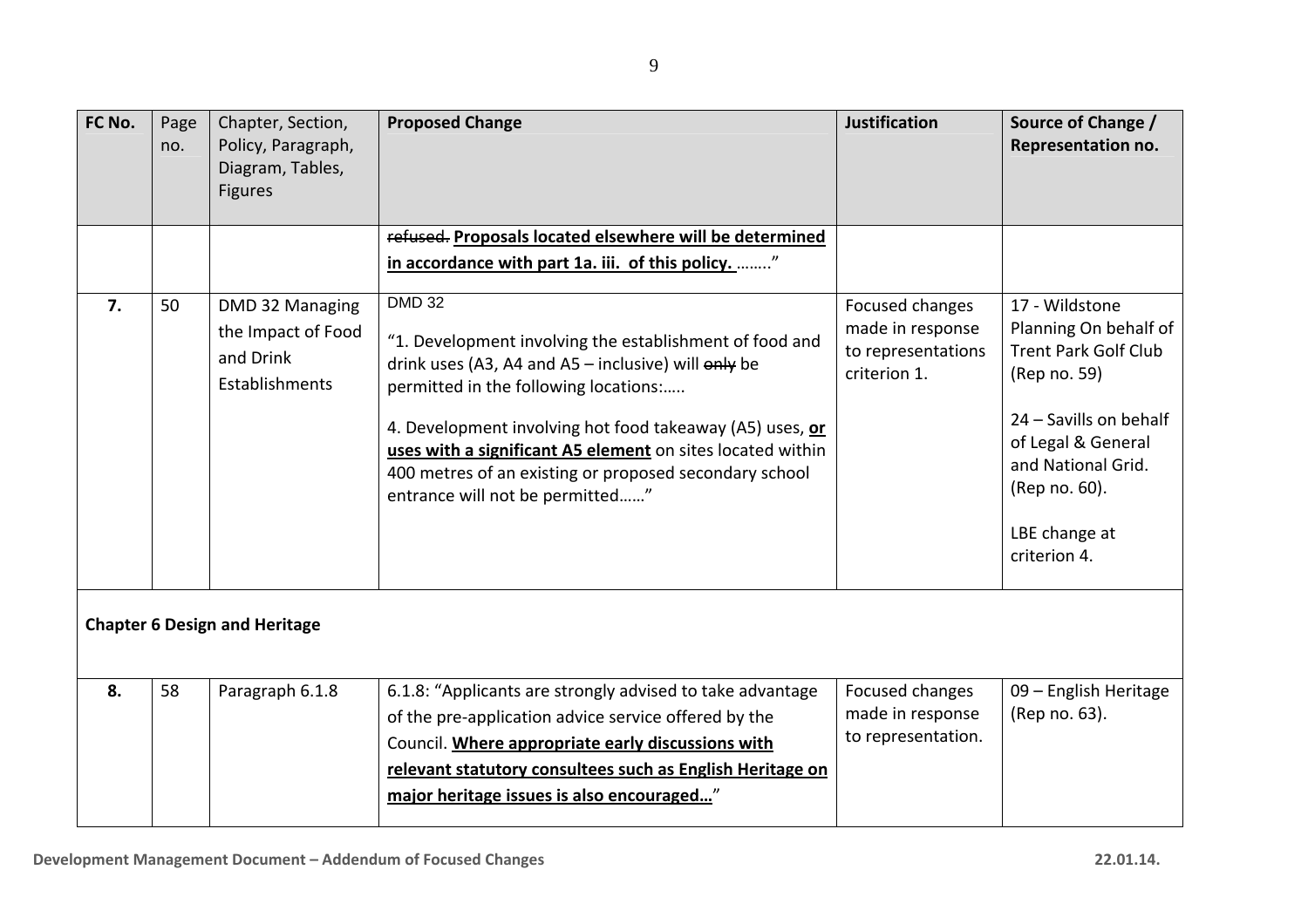10

| FC No. | Page<br>no. | Chapter, Section,<br>Policy, Paragraph,<br>Diagram, Tables,<br><b>Figures</b> | <b>Proposed Change</b>                                                                                                                                                                                                                                                                                                                                                                                                                                             | <b>Justification</b>                                      | Source of Change /<br><b>Representation no.</b>                                                                      |
|--------|-------------|-------------------------------------------------------------------------------|--------------------------------------------------------------------------------------------------------------------------------------------------------------------------------------------------------------------------------------------------------------------------------------------------------------------------------------------------------------------------------------------------------------------------------------------------------------------|-----------------------------------------------------------|----------------------------------------------------------------------------------------------------------------------|
| 9.     | 58          | DMD 39 - The<br>Design of Business<br>Premises                                | <b>DMD 39</b><br>"1) All new business premises must make efficient use of<br>land and maximise their contribution to the urban<br>environment. Development must meet all the following<br>criteria"                                                                                                                                                                                                                                                                | Focused changes<br>made in response<br>to representation. | $20 -$ Planning<br>Potential on behalf<br>of Scottish Widows.<br>(Rep no. 69).                                       |
| 10.    | 59          | DMD 41 -<br>Advertisements                                                    | <b>DMD 41</b><br>"3. Proposals for internally illuminated signs, box fascias<br>or projecting box signs are unlikely to will not be<br>acceptable in conservation areas and will normally be<br>refused elsewhere                                                                                                                                                                                                                                                  | Focused changes<br>made in response<br>to representation. | 01 - Outdoor Media<br>Centre<br>(Rep no. 71).<br>03 - British Sign &<br><b>Graphics Association</b><br>(Rep no. 72). |
| 11.    | 63          | DMD 44 -<br>Preserving and<br><b>Enhancing Heritage</b><br>Assets             | <b>DMD 44</b><br>"1. Applications for development which fail to conserve<br>and enhance the special interest, significance or setting of<br>a heritage asset will normally be refused.<br>2. The design, materials and detailing of Development<br>affecting heritage assets or their setting should preserve<br>the asset in a manner appropriate to its significance"<br>seek to complement the asset in all aspects of its design,<br>materials and detailing". | Focused changes<br>made in response<br>to representation. | 09 - English Heritage<br>(Rep no. 75).                                                                               |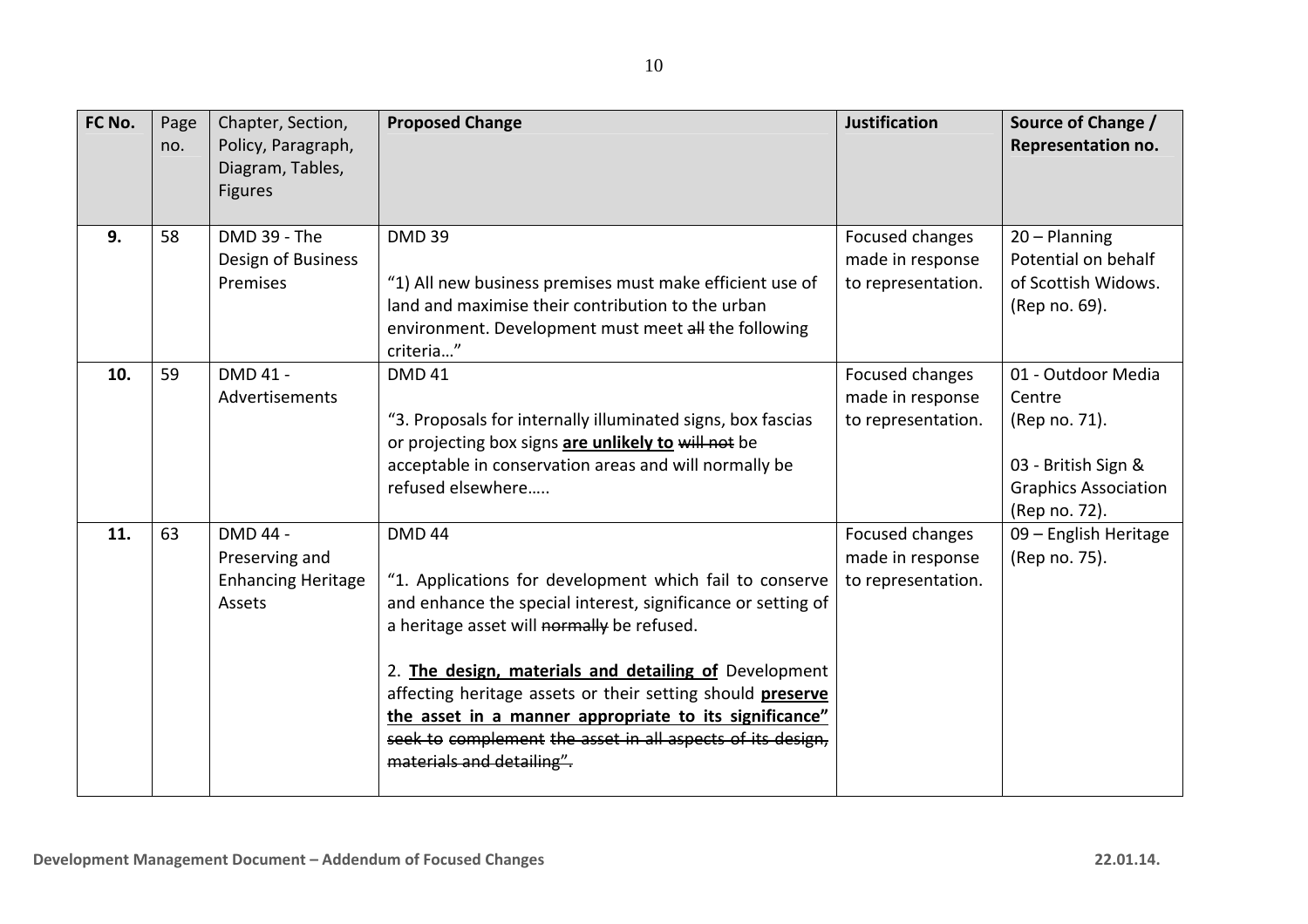| 12. | 68 | DMD 45 - Parking | <b>DMD 45</b>                                               | Focused changes     | Point $1 - 16 - GLA$     |
|-----|----|------------------|-------------------------------------------------------------|---------------------|--------------------------|
|     |    | Standards and    |                                                             | made in response    | (Rep no. 77).            |
|     |    | Layout           | "1. Car Parking                                             | to representations. |                          |
|     |    |                  | Development will only be permitted if appropriate           |                     | Point 2 - GLA & LBE.     |
|     |    |                  | parking provision is incorporated into the scheme           |                     |                          |
|     |    |                  | having regard to the parking standards set out in the       |                     | Point $4 - 16$ GLA       |
|     |    |                  | London Plan and:                                            |                     | (Rep no. 77) & LBE.      |
|     |    |                  | Car parking proposals will be considered against the        |                     |                          |
|     |    |                  | standards set out in the London Plan and:                   |                     | Point 5 - Point $1 - 16$ |
|     |    |                  |                                                             |                     | GLA (Rep no. 77) &       |
|     |    |                  | "2. Cycle and Powered Two Wheelers (P2W)-Parking            |                     | LBE.                     |
|     |    |                  | New development should make provision for <b>active and</b> |                     |                          |
|     |    |                  | passive electrical charging points, cyclists and Powered    |                     |                          |
|     |    |                  | Two Wheelers (P2W) in accordance with the standards         |                     |                          |
|     |    |                  | set out in the London Plan. For developments where no       |                     |                          |
|     |    |                  | standards exist, required provision will be assessed on     |                     |                          |
|     |    |                  | a case by case basis"                                       |                     |                          |
|     |    |                  | "3. Parking Design                                          |                     |                          |
|     |    |                  | Car park surfaces requiring sustainable drainage            |                     |                          |
|     |    |                  | systems (SUDS) must be used and designed to provide         |                     |                          |
|     |    |                  | HGV access to allow for the maintenance of the              |                     |                          |
|     |    |                  | attenuation areas or soakaways".                            |                     |                          |
|     |    |                  | "4. Limited Parking or Car Free Housing Development         |                     |                          |
|     |    |                  | Applicants may be required to contribute towards the        |                     |                          |
|     |    |                  | implementation of parking controls to prevent on-street     |                     |                          |
|     |    |                  | parking where development would otherwise affect            |                     |                          |
|     |    |                  | affecting traffic flow. For sites within existing or        |                     |                          |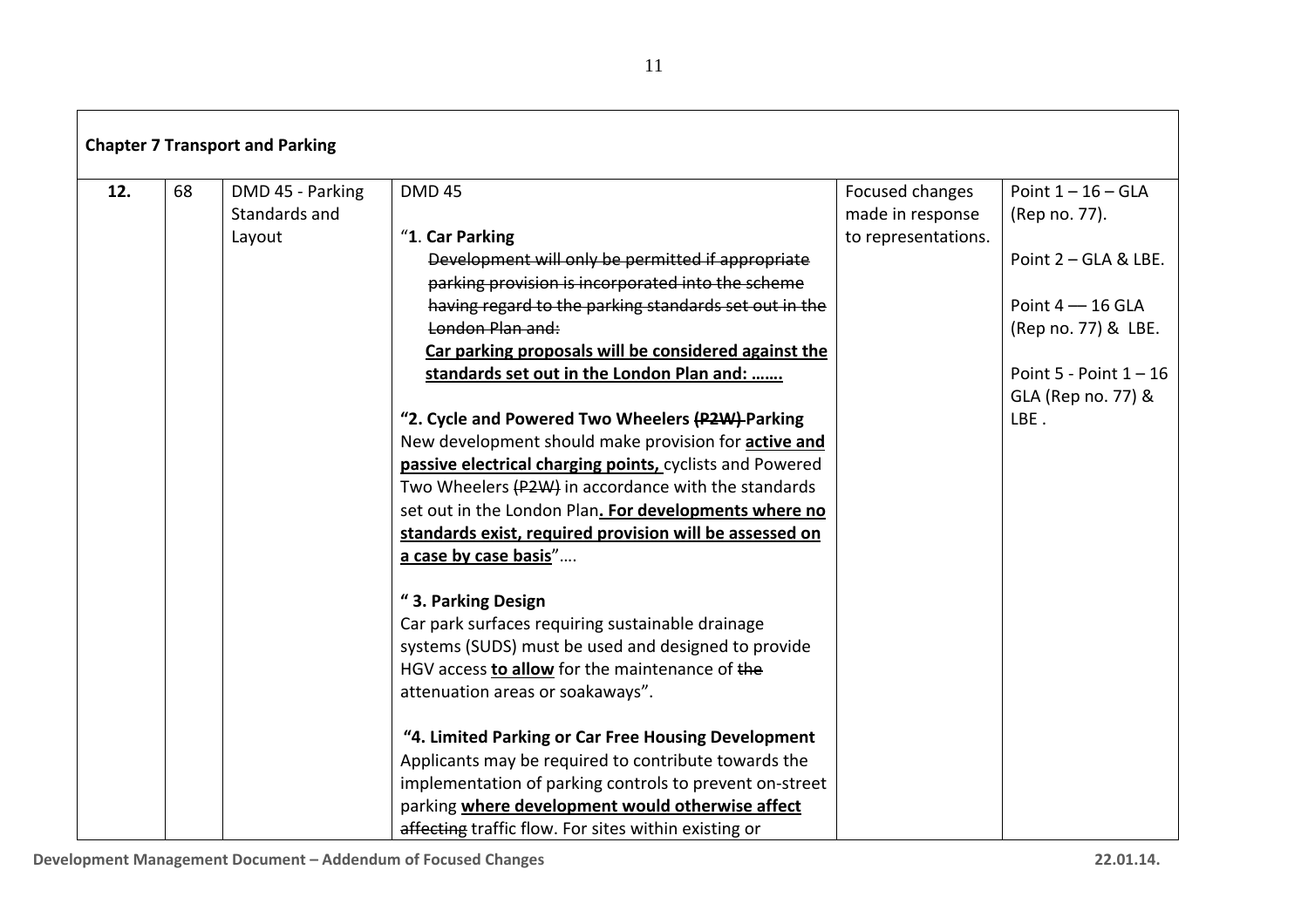|     |    |                                           | proposed controlled parking zones, residents of the new<br>development may be prohibited from obtaining a<br>parking permit, where demand for on street space is<br>already high and would be worsened by the<br>development proposal., and EThis will be secured by a<br>legal agreement".<br>"Residential developments providing parking below |                                             |            |
|-----|----|-------------------------------------------|--------------------------------------------------------------------------------------------------------------------------------------------------------------------------------------------------------------------------------------------------------------------------------------------------------------------------------------------------|---------------------------------------------|------------|
|     |    |                                           | London Plan Standards will-only be considered if the<br>site:<br>a. Has good access to public transport services or will                                                                                                                                                                                                                         |                                             |            |
|     |    |                                           | have good access as a result of proposed or planned<br>improvements: a Public Transport Accessibility Level of<br>5 or above; and"                                                                                                                                                                                                               |                                             |            |
|     |    |                                           | "5. Car Clubs<br>The Council will require encourage proposals for car                                                                                                                                                                                                                                                                            |                                             |            |
|     |    |                                           | clubs in locations especially those that would where<br>schemes are viable to support lower levels of off-street<br>parking in new developments, be available to the wider                                                                                                                                                                       |                                             |            |
|     |    |                                           | public and where new car club bays would support or<br>develop the existing car club network".                                                                                                                                                                                                                                                   |                                             |            |
| 13. | 69 | Paragraph 7.1.1<br>Final sentence         | "As a starting point, the Council will apply <b>the</b> maximum<br>parking standards provided in the London Plan". and set<br>out in Parking for residential development".                                                                                                                                                                       | Focused change.                             | <b>LBE</b> |
| 14. | 69 | New Paragraph<br>inserted below<br>7.1.1a | New 7.1.1a<br>"The Council is also producing a range of guidance                                                                                                                                                                                                                                                                                 | Focused changes<br>to provide<br>additional | <b>LBE</b> |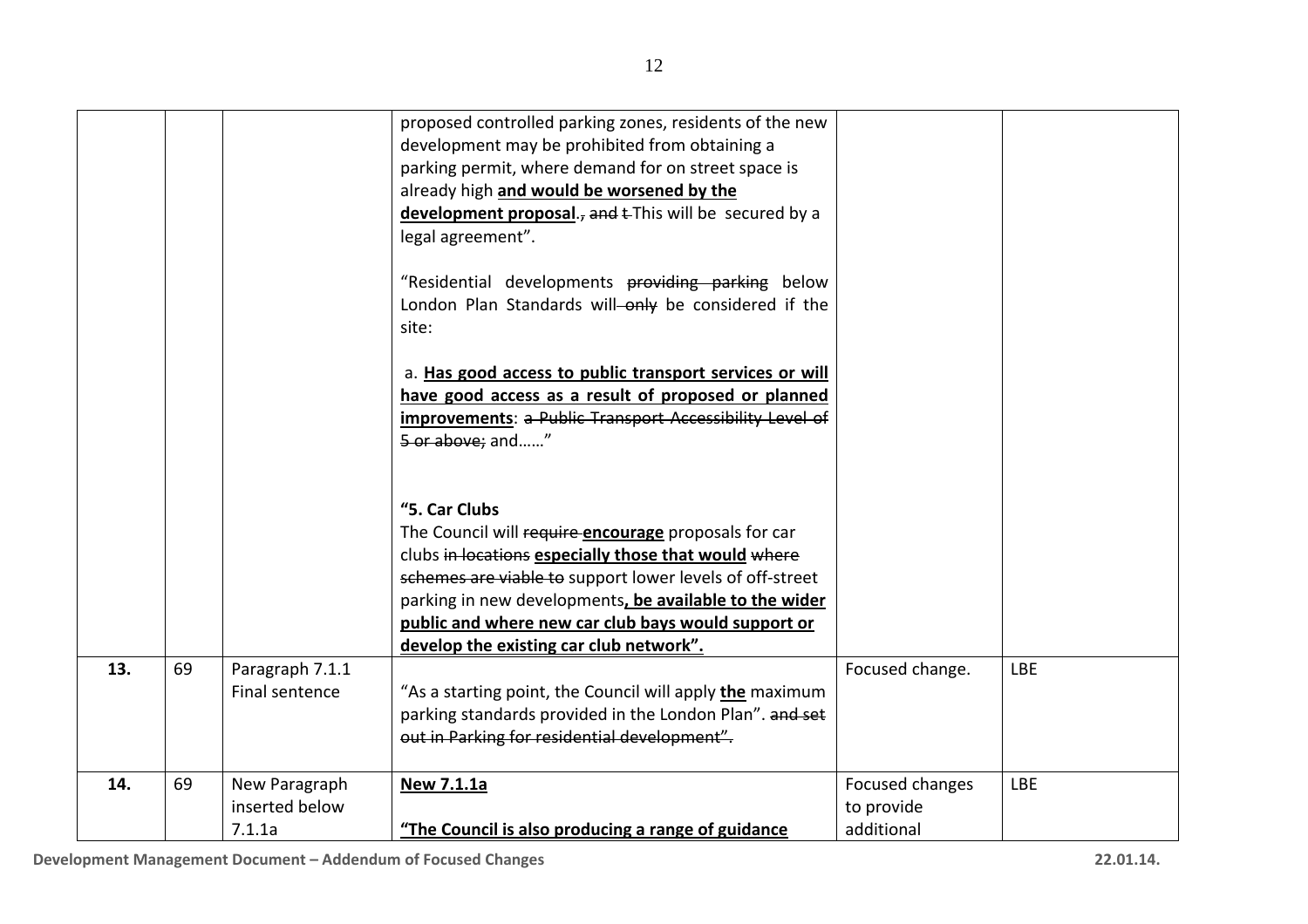|     |    |                 | notes for new developments that will seek to protect<br>and improve parking provision, on- and off-street<br>cycle parking, car club services and encourage best<br>practice in design. Where new development may<br>impact on on-street parking pressure, this must be<br>assessed within a Transport Assessment based on a<br>survey methodology agreed with the Council".                                                                                                                                                                                                                                                                                                                                                                                                                                                                                              | clarification and<br>sign-posting within<br>supporting text. |            |
|-----|----|-----------------|---------------------------------------------------------------------------------------------------------------------------------------------------------------------------------------------------------------------------------------------------------------------------------------------------------------------------------------------------------------------------------------------------------------------------------------------------------------------------------------------------------------------------------------------------------------------------------------------------------------------------------------------------------------------------------------------------------------------------------------------------------------------------------------------------------------------------------------------------------------------------|--------------------------------------------------------------|------------|
| 15. | 69 | Paragraph 7.1.2 | It is essential that a design led approach is adopted to<br>ensure parking functions satisfactorily for all users<br>including disabled drivers, pedestrians, cyclists and<br>service vehicles and does not impact negatively on the<br>surrounding streetscape. Consideration must be given<br>to parking and the design of access and parking areas<br>for cars, cycles and service vehicles and its relationship<br>to the built environment which it serves. Well planned<br>and designed parking can have a determining influence<br>on the successfulness of streetscape, and can-often<br>influence appropriate-development density, - Providing<br>creative, well designed and accessible solutions to car<br>parking and servicing within housing and is important<br>to the success of all developments commercial<br>developments is important to its success. | Focused change to<br>consolidate text.                       | <b>LBE</b> |
| 16. | 69 | Paragraph 7.1.3 | "A 'one size fits all' solution is not appropriate, and local<br>issues around accessibility to both local facilities and<br>public transport accessibility to facilities and services<br>and the needs of any new development-will need to be<br>taken into account when applying London Plan<br>standards".                                                                                                                                                                                                                                                                                                                                                                                                                                                                                                                                                             | Focused change to<br>consolidate text.                       | <b>LBE</b> |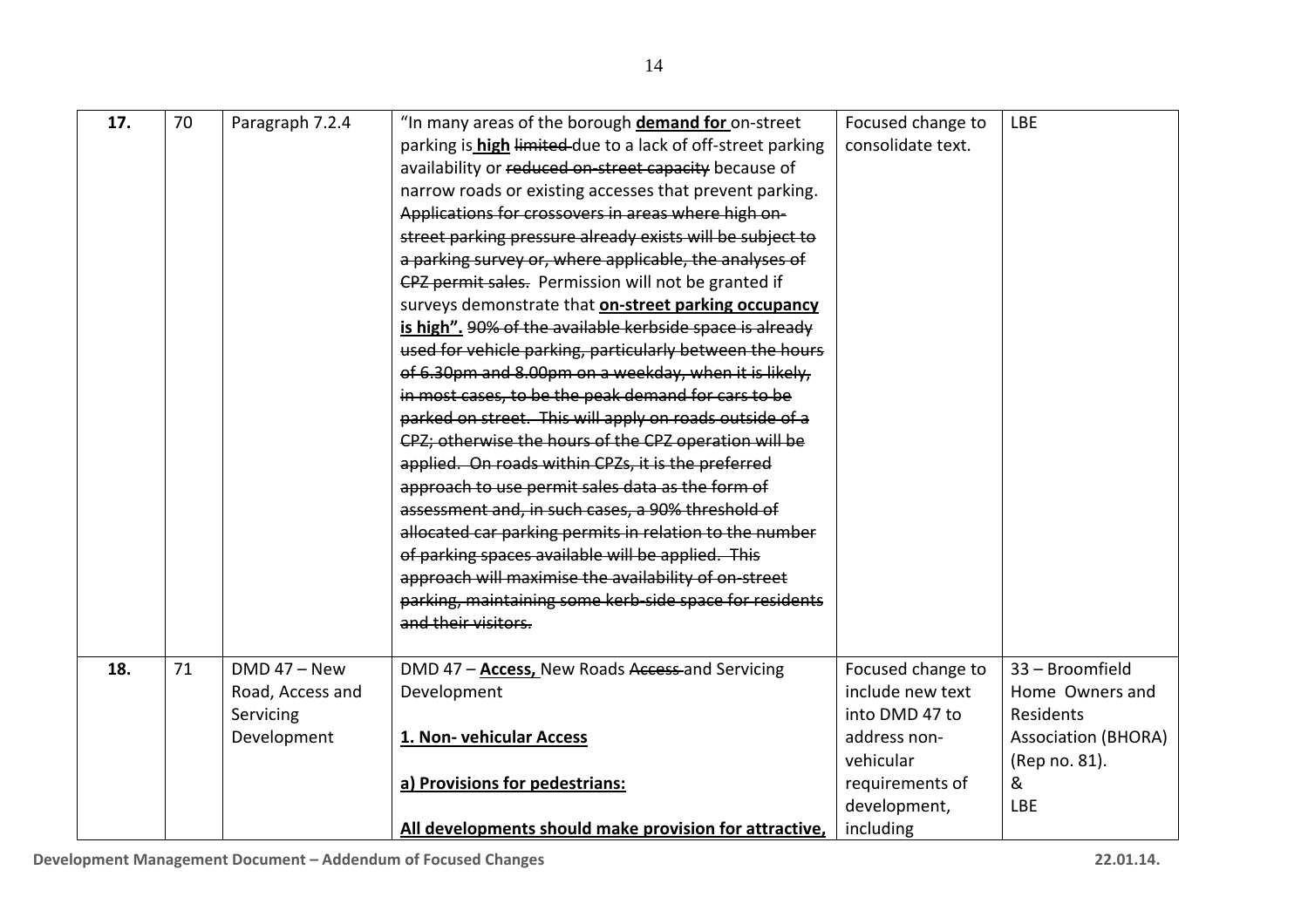|  | safe, clearly defined and convenient routes and            | pedestrian cycle    |
|--|------------------------------------------------------------|---------------------|
|  | accesses for pedestrians, including those with             | and public          |
|  | disabilities. New pedestrian accesses, routes and          | transport           |
|  | footpaths are encouraged and should link with the          | requirements.       |
|  | surrounding street and Public Right of Way networks        |                     |
|  | where appropriate. Development will not be                 | Policy has been     |
|  | permitted where it compromises existing rights of way,     | reconfigured to     |
|  | unless alternatives of equivalent or greater               | clearly distinguish |
|  | attractiveness and convenience are provided. Gated         | between non-        |
|  | developments will be resisted.                             | vehicular and       |
|  |                                                            | vehicular policy    |
|  | b) Provision for cyclists                                  | requirements.       |
|  |                                                            |                     |
|  | Cycle access to new developments should be designed        |                     |
|  | to ensure cycling is a realistic alternative travel choice |                     |
|  | to that of the private car. The Council will protect       |                     |
|  | existing off-road routes and the alignment of proposed     |                     |
|  | routes from development, unless alternatives of            |                     |
|  | equivalent of greater attractiveness and convenience       |                     |
|  | are proposed. Where appropriate the Council will seek      |                     |
|  | the provision of segregated cycle routes to adoptable      |                     |
|  | standards as part of a new development.                    |                     |
|  |                                                            |                     |
|  | c) Public Transport                                        |                     |
|  |                                                            |                     |
|  | Applications for development should give                   |                     |
|  | consideration to the impact of development on public       |                     |
|  | transport services. Major applications will be expected    |                     |
|  | to demonstrate that existing or proposed public            |                     |
|  | transport capacity can accommodate development             |                     |
|  | proposals, and where necessary, identify opportunities     |                     |
|  | for public transport improvements.                         |                     |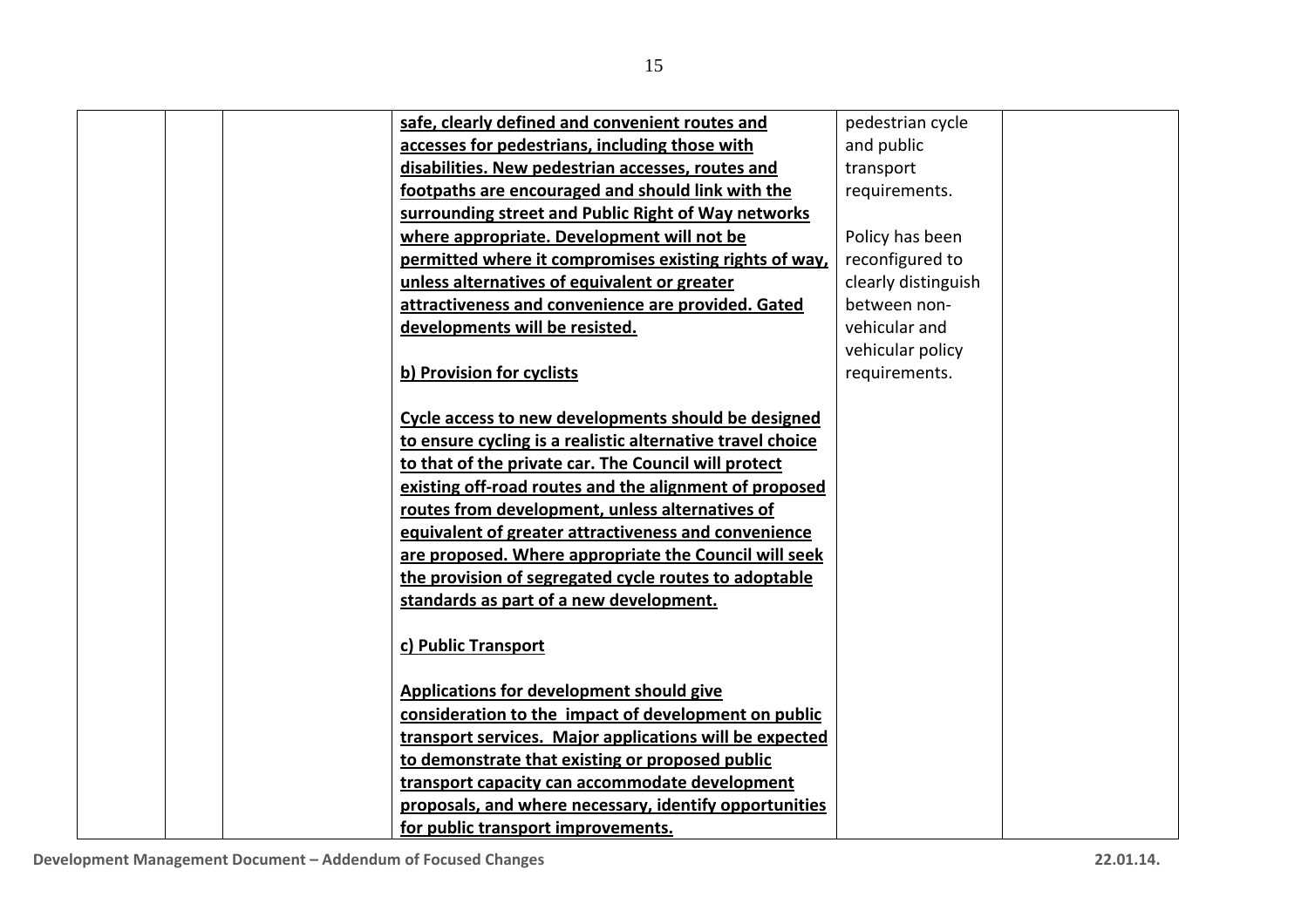|  | 2) Vehicular access and servicing                                                                                |  |
|--|------------------------------------------------------------------------------------------------------------------|--|
|  | New development will only be permitted if the access<br>and road junction which serves the development is        |  |
|  | appropriately sited and is of an appropriate scale and                                                           |  |
|  | configuration and there is no adverse impact on                                                                  |  |
|  | highway safety and the free flow of traffic.                                                                     |  |
|  | New access onto roads with a speed limit above 40mph                                                             |  |
|  | must comply with design standards within DMRB (the                                                               |  |
|  | Design Manual for Roads and Bridges) which will apply.                                                           |  |
|  | New access onto other roads must have regard to the                                                              |  |
|  | Manual for Streets and Manual for Streets 2 or                                                                   |  |
|  | replacement publications.                                                                                        |  |
|  | New access and servicing arrangements must ensure                                                                |  |
|  | vehicles can reach the necessary loading, servicing, and                                                         |  |
|  | parking areas. Layouts must achieve a safe, convenient                                                           |  |
|  | and fully accessible environment for pedestrians and                                                             |  |
|  | cyclists.                                                                                                        |  |
|  | New development will only be permitted where                                                                     |  |
|  | adequate, safe and functional provision is made for:                                                             |  |
|  |                                                                                                                  |  |
|  | 1. Refuse collection (using 11.0m freighters) and any                                                            |  |
|  | other service, and delivery vehicles required to serve<br>part of the normal functioning of the development; and |  |
|  |                                                                                                                  |  |
|  | 2. Emergency services vehicles, (following guidance                                                              |  |
|  | issued by the London Fire Brigade & Building                                                                     |  |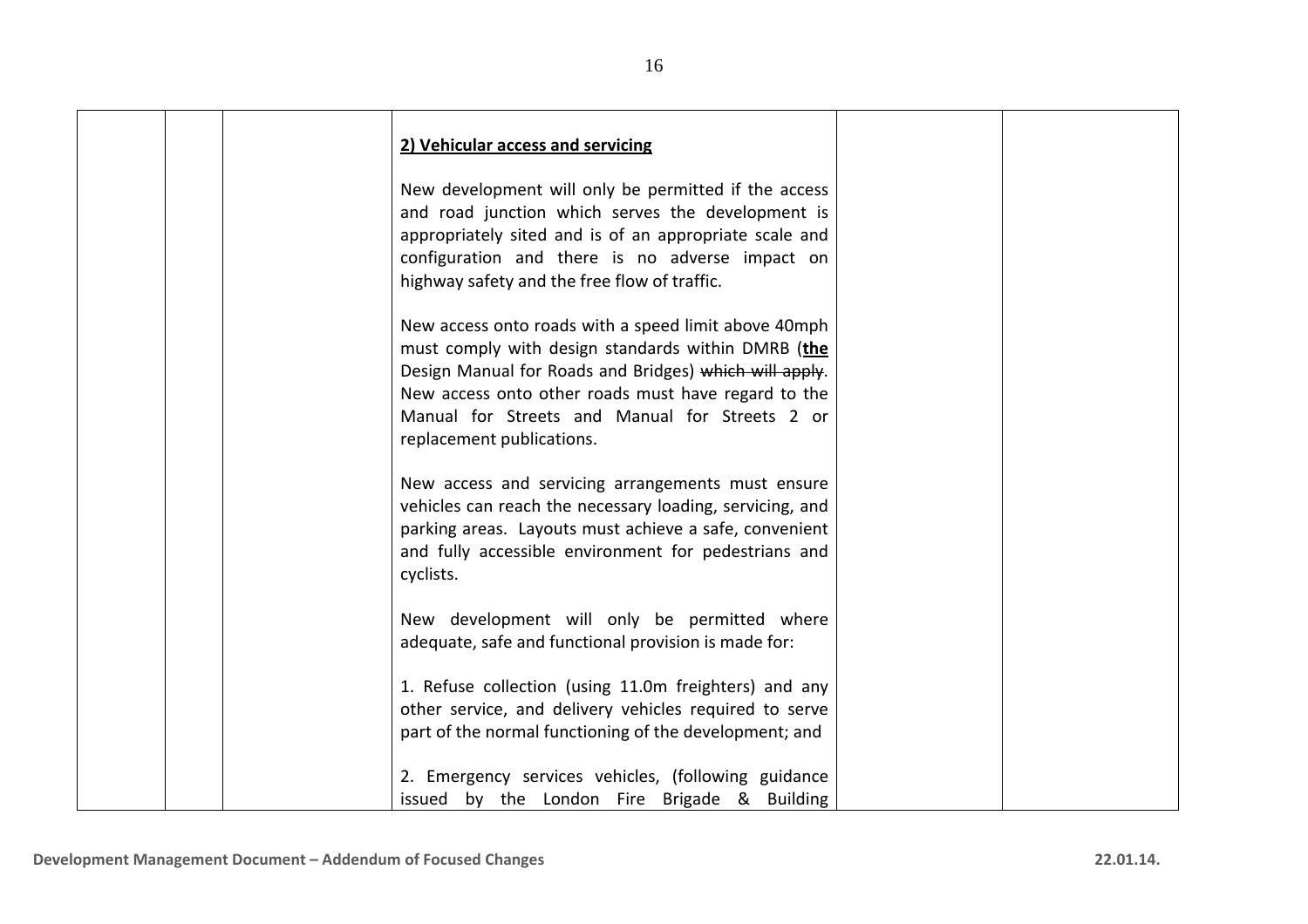|     |    |                 | Regulations); and                                                                                                                                                                                                                                                                                                                                                                                                                                                                                                                                                                                                     |                                                                                                                 |            |
|-----|----|-----------------|-----------------------------------------------------------------------------------------------------------------------------------------------------------------------------------------------------------------------------------------------------------------------------------------------------------------------------------------------------------------------------------------------------------------------------------------------------------------------------------------------------------------------------------------------------------------------------------------------------------------------|-----------------------------------------------------------------------------------------------------------------|------------|
|     |    |                 | 3. Operational needs for existing residents, visitor and<br>user "drop-off" and "pick-up" areas (e.g. for parents at<br>nurseries and schools) as appropriate to the functioning<br>of the development and the safety and free-flow of<br>traffic.                                                                                                                                                                                                                                                                                                                                                                    |                                                                                                                 |            |
|     |    |                 | New highways should be built to adoptable design,<br>construction, and safety standards. Should developers<br>wish to have new roads adopted under Section 38 of<br>The Highways Act 1980, then specific guidance is<br>available separately. However the Council will not<br>necessarily adopt all highway layouts and early advice<br>should be sought.                                                                                                                                                                                                                                                             |                                                                                                                 |            |
|     |    |                 | This policy should be read in conjunction with Core<br>Strategy policies 24, 25, 26 and 27.                                                                                                                                                                                                                                                                                                                                                                                                                                                                                                                           |                                                                                                                 |            |
| 19. | 71 | Paragraph 7.3.1 | "New development should encourage walking and<br>cycling so that sustainable modes of travel are<br>encouraged. This includes ensuring any new<br>development is of the highest quality, is attractive to<br>use and links in with the surrounding street network.<br>Gated communities are unlikely to achieve these aims.<br>Most new development will generate some degree of<br>servicing or pick up and drop off activity. Development<br>proposals need to ensure that appropriate space for<br>servicing is integral to the development and design<br>considerations at the outset. It will need to show there | Focused changes<br>to provide<br>additional<br>clarification on<br>implementation<br>within supporting<br>text. | <b>LBE</b> |
|     |    |                 | are no impacts on the safety of pedestrians, cyclists and                                                                                                                                                                                                                                                                                                                                                                                                                                                                                                                                                             |                                                                                                                 |            |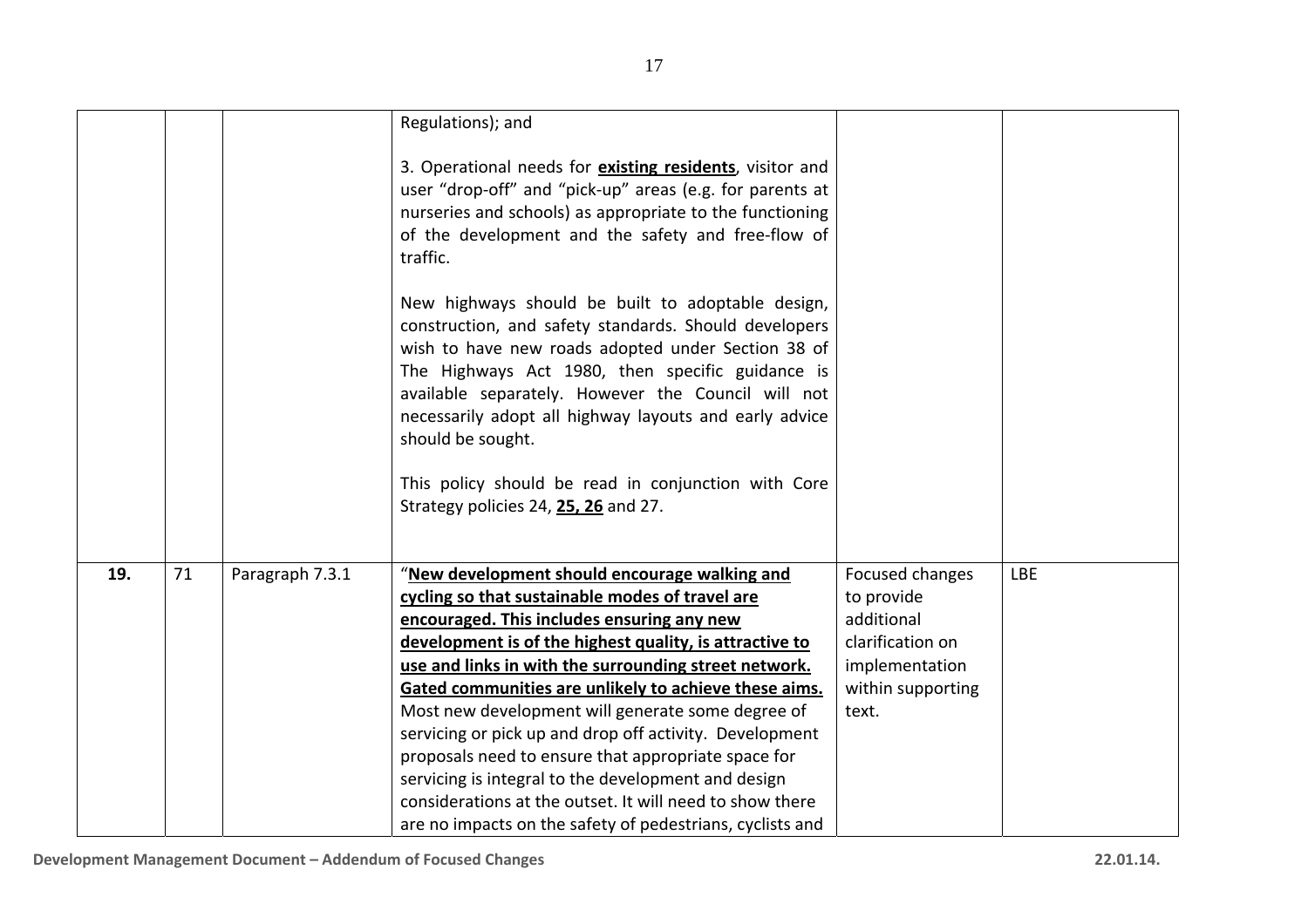| other road users. Off-site servicing will only be<br>considered in circumstances where there is no<br>appropriate on-site alternative".                                                                                                                                                                                                                                                                                                                                                                                                                                                                                                                                                                                                                                                                                                                                                                                              |                                                                                                                                                                                                                                                                                 |
|--------------------------------------------------------------------------------------------------------------------------------------------------------------------------------------------------------------------------------------------------------------------------------------------------------------------------------------------------------------------------------------------------------------------------------------------------------------------------------------------------------------------------------------------------------------------------------------------------------------------------------------------------------------------------------------------------------------------------------------------------------------------------------------------------------------------------------------------------------------------------------------------------------------------------------------|---------------------------------------------------------------------------------------------------------------------------------------------------------------------------------------------------------------------------------------------------------------------------------|
| $DMD 48 -$<br>Insertion of new sub-headings<br>20.<br>72<br>Transport<br>DMD 48 - Transport Assessments<br>Assessments<br>"Transport Assessments<br>All major development proposals should be<br>$\bullet$<br>accompanied by a Transport Assessment. For minor<br>developments a Transport Statement may be<br>Plans."<br>required.<br>In exceptional circumstances, where minor<br>$\bullet$<br>development would place pressure on the existing<br>transport network, the Council will request a<br>Transport Assessment in order to establish the<br>transport implications of the development.<br><b>Travel Plans</b><br>A Travel Plan will be required where the Transport<br>$\bullet$<br>Assessment or Transport Statement identifies the<br>need to improve modal choice, pedestrian<br>accessibility, minimise congestion or reduce<br>pollution.<br><b>Servicing and Delivery Plans and Construction Logistics</b><br>Plan | Focused changes<br>33 - Broomfield<br>to insert new sub-<br>Home Owners and<br>headings and<br>Residents<br>provide further<br><b>Association (BHORA)</b><br>guidance under<br>(Rep no. 82).<br>"Servicing and<br><b>LBE</b><br>Delivery Plans and<br>Construction<br>Logistics |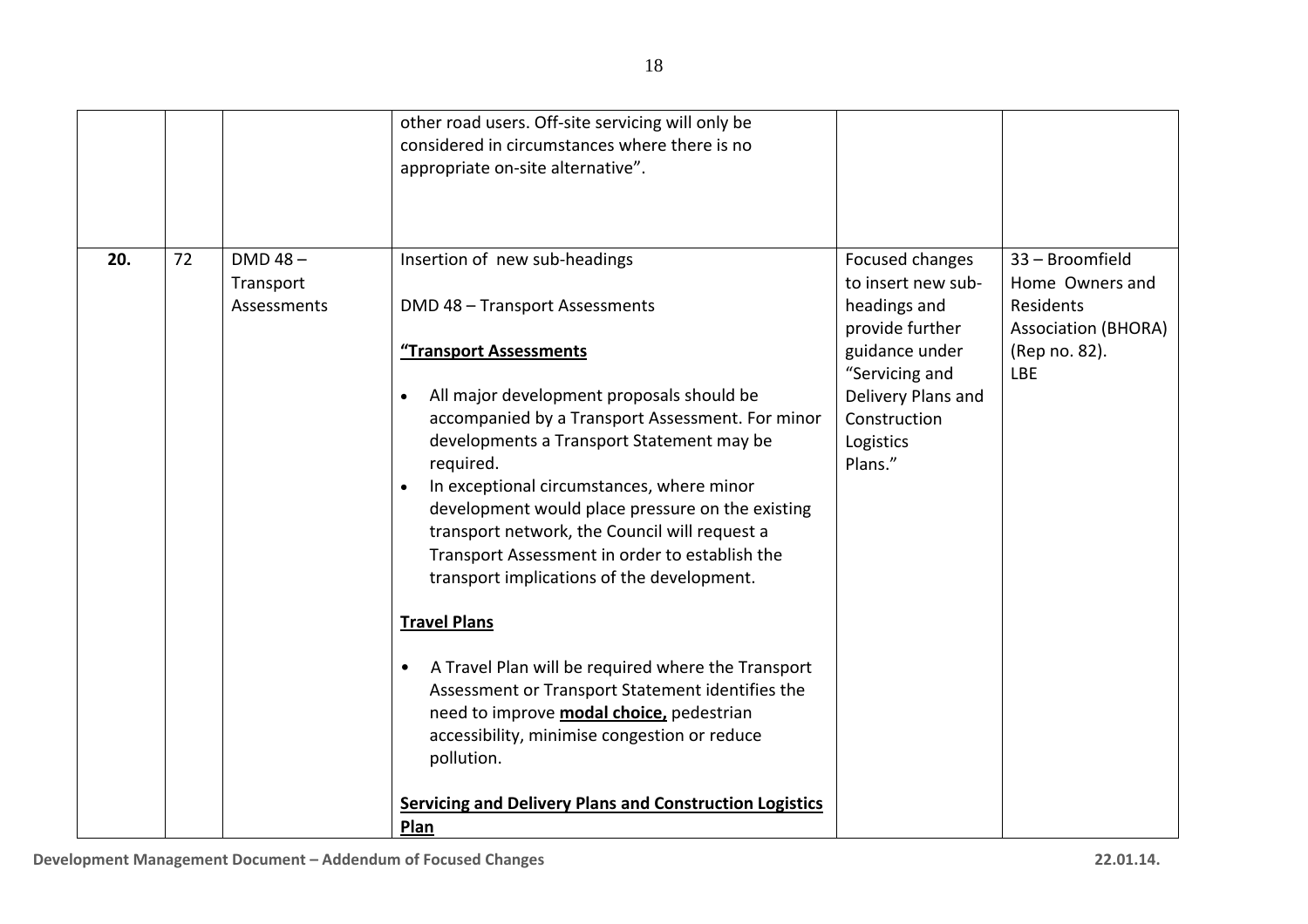|     |    |                 | The development of Servicing and Delivery Plans<br>$\bullet$<br>and Construction Logistic Plans (CLP) will be<br>encouraged for all major commercial developments.<br>The Council may stipulate the production of such<br>plans to ensure that developments provide for safe<br>and legal delivery, collection, construction and<br>servicing including minimising the risk of collision<br>with cyclists and pedestrians and set appropriate<br>obligations to ensure compliance. locations and<br>will set obligations to use them. The Plans may be<br>requested alongside and in coordination with the<br>documents outlined in this policy. The minimum<br>safety requirements may be secured by legal<br>agreements". |                                                     |                                                 |
|-----|----|-----------------|-----------------------------------------------------------------------------------------------------------------------------------------------------------------------------------------------------------------------------------------------------------------------------------------------------------------------------------------------------------------------------------------------------------------------------------------------------------------------------------------------------------------------------------------------------------------------------------------------------------------------------------------------------------------------------------------------------------------------------|-----------------------------------------------------|-------------------------------------------------|
| 21. | 72 | Paragraph 7.4.2 | "Travel Plans should identify a package of practical<br>mitigation measures and initiatives relating specifically<br>to the needs of a development that provide a genuine                                                                                                                                                                                                                                                                                                                                                                                                                                                                                                                                                   | Focused change to<br>provide further<br>guidance on | 33 - Broomfield<br>Home Owners and<br>Residents |
|     |    |                 | alternative to private vehicle use and encourage                                                                                                                                                                                                                                                                                                                                                                                                                                                                                                                                                                                                                                                                            | implementation                                      | <b>Association (BHORA)</b>                      |
|     |    |                 | walking, cycling and travel by public transport. Travel                                                                                                                                                                                                                                                                                                                                                                                                                                                                                                                                                                                                                                                                     | within supporting                                   | (Rep no. 82).                                   |
|     |    |                 | Plans should proactively encourage a change in travel                                                                                                                                                                                                                                                                                                                                                                                                                                                                                                                                                                                                                                                                       | text.                                               | &                                               |
|     |    |                 | behaviour using measures such as car clubs, car park                                                                                                                                                                                                                                                                                                                                                                                                                                                                                                                                                                                                                                                                        |                                                     | <b>LBE</b>                                      |
|     |    |                 | management, penalty payments or restrictions, and any<br>other measures that aid in minimising the number of                                                                                                                                                                                                                                                                                                                                                                                                                                                                                                                                                                                                                |                                                     |                                                 |
|     |    |                 | trips taken by car, imposed through Travel Plans and                                                                                                                                                                                                                                                                                                                                                                                                                                                                                                                                                                                                                                                                        |                                                     |                                                 |
|     |    |                 | secured and monitored via Section 106 agreements.                                                                                                                                                                                                                                                                                                                                                                                                                                                                                                                                                                                                                                                                           |                                                     |                                                 |
|     |    |                 | Travel Plans may also be required in specific                                                                                                                                                                                                                                                                                                                                                                                                                                                                                                                                                                                                                                                                               |                                                     |                                                 |
|     |    |                 | circumstances, for example where proposed                                                                                                                                                                                                                                                                                                                                                                                                                                                                                                                                                                                                                                                                                   |                                                     |                                                 |
|     |    |                 | development has the potential for significant traffic                                                                                                                                                                                                                                                                                                                                                                                                                                                                                                                                                                                                                                                                       |                                                     |                                                 |
|     |    |                 | impact which requires mitigation, or accessibility                                                                                                                                                                                                                                                                                                                                                                                                                                                                                                                                                                                                                                                                          |                                                     |                                                 |
|     |    |                 | issues to be addressed For phased developments                                                                                                                                                                                                                                                                                                                                                                                                                                                                                                                                                                                                                                                                              |                                                     |                                                 |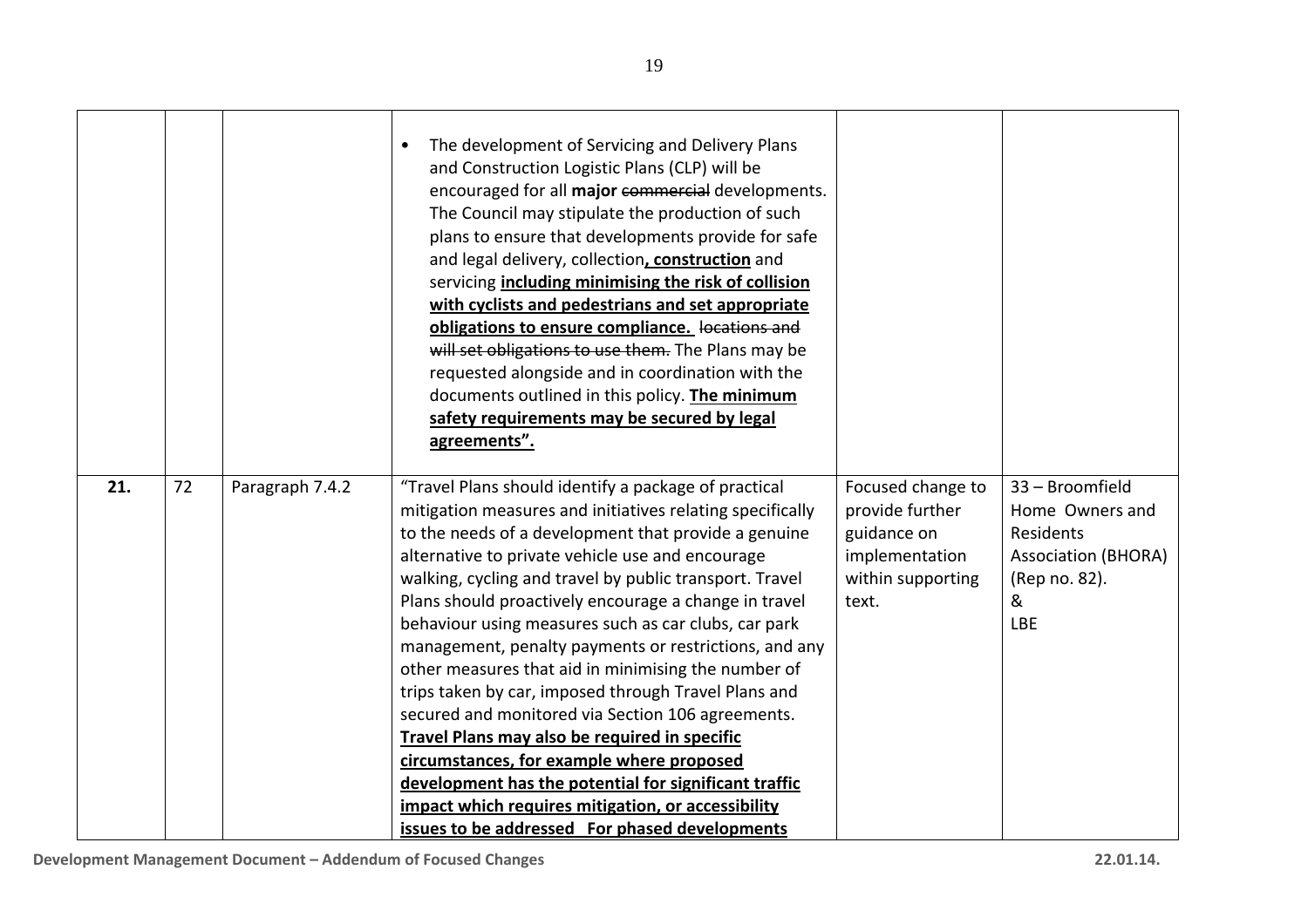|     |    |                                          | where the initial phasing may not reach the specified    |                    |                               |
|-----|----|------------------------------------------|----------------------------------------------------------|--------------------|-------------------------------|
|     |    |                                          | threshold but future phases will reach or exceed the     |                    |                               |
|     |    |                                          | threshold a travel plan will be required for the whole   |                    |                               |
|     |    |                                          | scheme. This will also apply to applications that result |                    |                               |
|     |    |                                          | in the extension of a site that when combined is at or   |                    |                               |
|     |    |                                          | exceeds the threshold".                                  |                    |                               |
|     |    | <b>Chapter 8 Tackling Climate Change</b> |                                                          |                    |                               |
| 22. | 76 | DMD 49 -                                 | Paragraph 2 of DMD 49 to read:                           | Focused changes    | 32 - LaSalle                  |
|     |    | Sustainable Design                       |                                                          | made in response   | Investment                    |
|     |    | and Construction                         | All development will be required to include measures     | to representations | Management on                 |
|     |    | Statements                               | capable of mitigating and adapting to climate change     | on flexibility and | behalf of Stonehilll          |
|     |    |                                          | to meet future needs having regard to technical          | cross-referencing  | <b>Business Park</b>          |
|     |    |                                          | feasibility and economic viability.                      |                    | (Rep no. 85.)                 |
|     |    |                                          | Final sentence of DMD 49 to read:                        |                    | 09 - English Heritage<br>(EH) |
|     |    |                                          | "This Policy should be read in conjunction with Core     |                    | (Rep no. 83).                 |
|     |    |                                          | Strategy policies 4, 20, 21, &-22, and 31.               |                    |                               |
| 23. | 77 | <b>DMD 50 -</b>                          | Final sentence of DMD 50 to read:                        | Focused change     | 09 - English Heritage         |
|     |    | Environmental                            |                                                          | made in response   | (EH)                          |
|     |    | Assessment                               | "This Policy should be read in conjunction with Core     | to representation  | (Rep no. 83).                 |
|     |    | Methods                                  | Strategy policies 4, 20, 21, 22, 28, 31, 32 & 36.        | for additional     |                               |
|     |    |                                          |                                                          | cross-referencing. |                               |
| 24. | 85 | DMD 56 - Heating                         | Paragraph 1 of DMD 56 to read:                           | Focused change     | 11 - Thames Water             |
|     |    | and Cooling                              |                                                          | made in response   | (TW)                          |
|     |    |                                          | "All new developments (excluding householder             | to representation  | (Rep no. 93).                 |
|     |    |                                          | applications) will be required to demonstrate how the    | for consistency.   |                               |
|     |    |                                          | scheme has been designed to control and manage heat      |                    |                               |
|     |    |                                          | gain and reduce the reliance on mechanical cooling,      |                    |                               |
|     |    |                                          | subject to technical and economic feasibility and other  |                    |                               |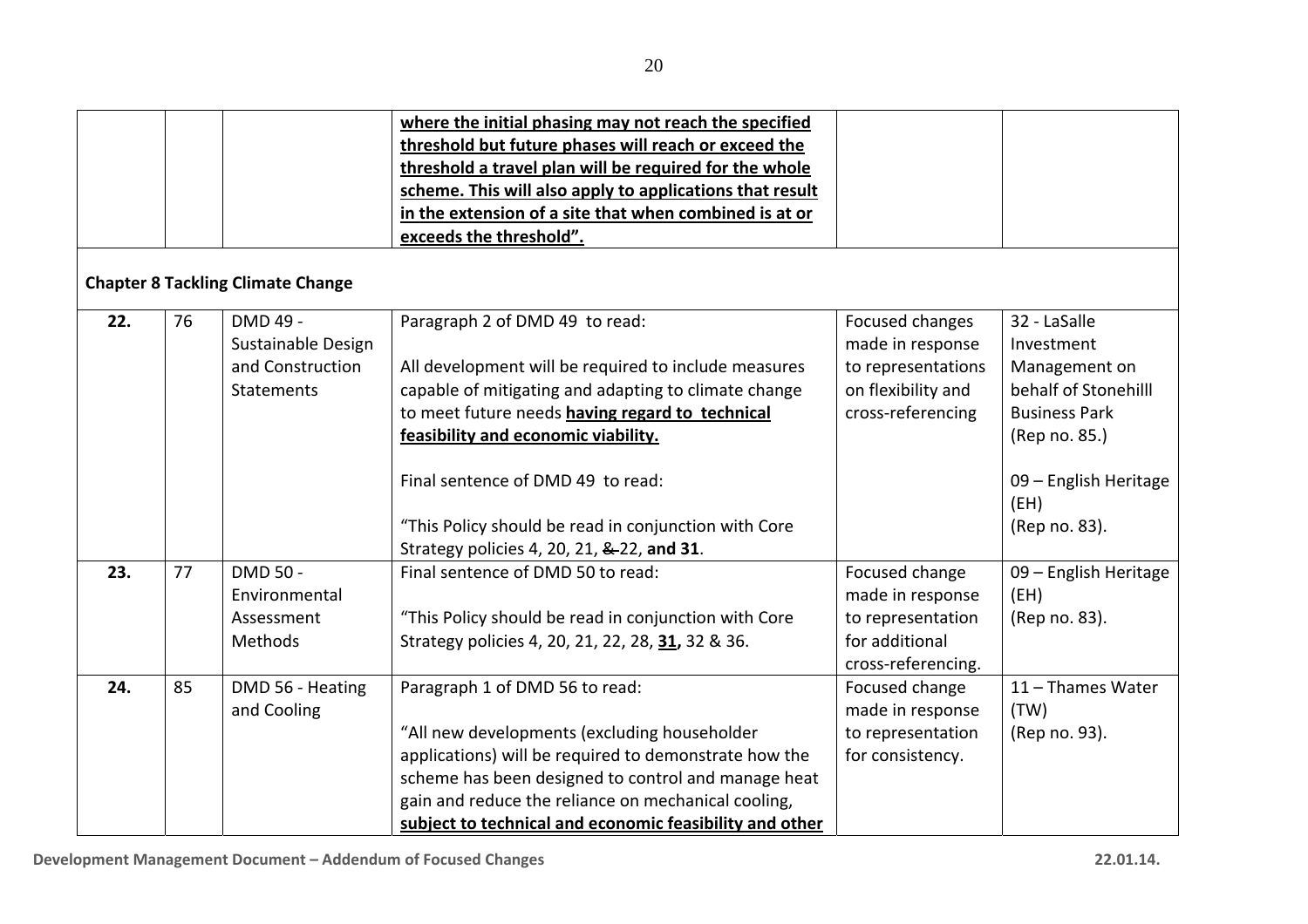|     |    |                          | relevant planning considerations."                      |                                    |                           |
|-----|----|--------------------------|---------------------------------------------------------|------------------------------------|---------------------------|
|     |    |                          |                                                         |                                    |                           |
| 25. | 86 | DMD 57 -<br>Responsible  | Paragraph 1 of DMD 57 to read:                          | Focused change<br>made in response | 11 - Thames Water<br>(TW) |
|     |    | Sourcing of              | "All major developments are required to ensure          | to representation                  | (Rep no. 94).             |
|     |    | Materials, Waste         | materials used in construction are responsibly sourced  | for consistency.                   |                           |
|     |    | Minimisation and         | subject to technical and economic feasibility and other |                                    |                           |
|     |    | <b>Green Procurement</b> | relevant planning considerations. As a minimum          |                                    |                           |
|     |    |                          | development will be required to achieve the following   |                                    |                           |
|     |    |                          | credits under the Materials category of the Code for    |                                    |                           |
|     |    |                          | Sustainable Homes and BREEAM or equivalent              |                                    |                           |
|     |    |                          | rating/scheme if this is replaced or updated:"          |                                    |                           |
| 26. | 87 | DMD 58 - Water           | <b>DMD 58</b>                                           | Focused change                     | 11 - Thames Water         |
|     |    | Efficiency               |                                                         | made in response                   | (TW)                      |
|     |    |                          | Paragraph 1 of DMD 58 to read:                          | to representation                  | (Rep no. 95).             |
|     |    |                          |                                                         | (in part) for                      |                           |
|     |    |                          | "In accordance with Core Strategy Policy 21 and the     | consistency.                       |                           |
|     |    |                          | objectives for water efficiency set out in the London   |                                    |                           |
|     |    |                          | Plan all new development will be required to maximise   |                                    |                           |
|     |    |                          | its water efficiency, subject to technical and economic |                                    |                           |
|     |    |                          | feasibility and other relevant planning considerations. |                                    |                           |
|     |    |                          | Final sentence of DMD 55 to read:                       |                                    |                           |
|     |    |                          | "This Policy should be read in conjunction with Core    |                                    |                           |
|     |    |                          | Strategy Policy 21 and 46".                             |                                    |                           |
|     |    |                          |                                                         |                                    |                           |
| 27. | 88 | DMD 58 - Water           | New paragraphs to be inserted after 8.4.4               | Focused change                     | 11 - Thames Water         |
|     |    | Efficiency               |                                                         | made in response                   | (TW)                      |
|     |    |                          | A major upgrade is being planned for the Deephams       | to representation                  | (Rep no. 95).             |
|     |    |                          | Sewage Works during the plan period, to meet new        | (in part).                         |                           |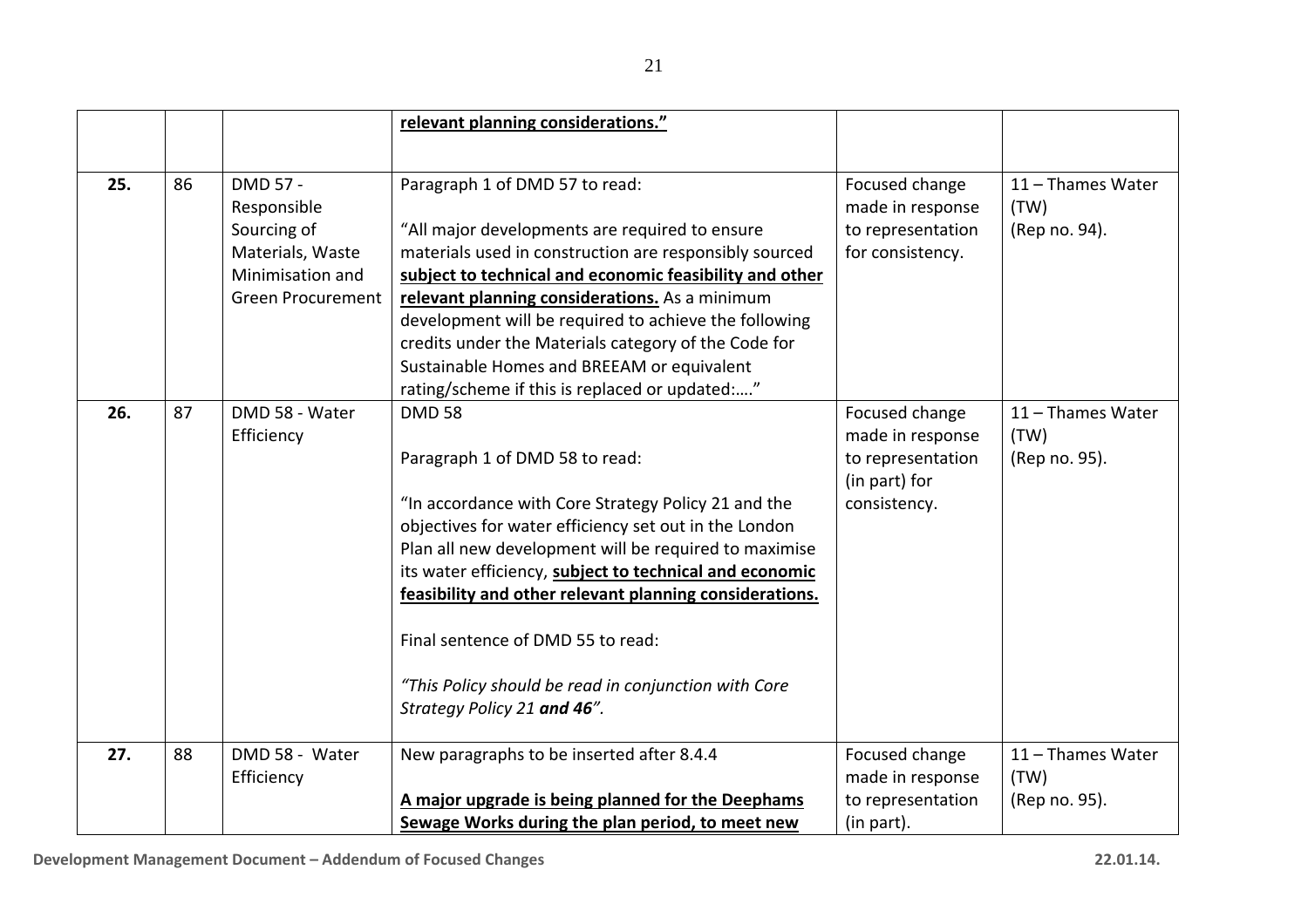|     |    |                                                        | environmental standards and to accommodate growth                                                   |                                                          |                                                 |
|-----|----|--------------------------------------------------------|-----------------------------------------------------------------------------------------------------|----------------------------------------------------------|-------------------------------------------------|
|     |    |                                                        | within the catchment. The principal of the upgrade is                                               |                                                          |                                                 |
|     |    |                                                        | supported as being necessary to deliver infrastructure                                              |                                                          |                                                 |
|     |    |                                                        | to meet existing and future wastewater demands."                                                    |                                                          |                                                 |
|     |    |                                                        |                                                                                                     |                                                          |                                                 |
| 28. | 89 | DMD 59 - Avoiding<br>and Reducing Flood<br><b>Risk</b> | Correct cross-referencing in sub-section 1a.<br>"a. Be appropriately located and informed by a site | Focused change<br>made in response<br>to representation. | 26 - Environment<br>Agency (EA)<br>(Rep no.98.) |
|     |    |                                                        | specific Flood Risk Assessment (FRA) if proposed in                                                 |                                                          |                                                 |
|     |    |                                                        | flood risk areas in line with DMD 602 (Assessing Flood                                              |                                                          |                                                 |
|     |    |                                                        | Risk);                                                                                              |                                                          |                                                 |
|     |    |                                                        | Amend final paragraph of DMD 59                                                                     |                                                          |                                                 |
|     |    |                                                        | "In consultation with the Environment Agency p                                                      |                                                          |                                                 |
|     |    |                                                        | Planning permission will only be granted for proposals                                              |                                                          |                                                 |
|     |    |                                                        | which have addressed all sources of flood risk and                                                  |                                                          |                                                 |
|     |    |                                                        | would not be subject to, or result in, unacceptable                                                 |                                                          |                                                 |
|     |    |                                                        | levels of flood risk on site or increase the level of flood                                         |                                                          |                                                 |
|     |    |                                                        | risk to third parties.                                                                              |                                                          |                                                 |
| 29. | 90 | DMD 60 - Assessing                                     | DMD 60 Section 2 Additional requirements for non-                                                   | Focused change                                           | 11 - Thames Water                               |
|     |    | Flood risk                                             | fluvial flooding new bullet point to read:                                                          | made in response                                         | (TW) (Rep no. 97).                              |
|     |    |                                                        |                                                                                                     | to representation                                        |                                                 |
|     |    |                                                        | "b. Development proposals should provide a drainage                                                 |                                                          |                                                 |
|     |    |                                                        | strategy to demonstrate the requirements of DMD 61.                                                 |                                                          |                                                 |
| 30. | 91 | DMD 61-Managing                                        | <b>Managing Surface Water</b>                                                                       | Focused change                                           | 26 - Environment                                |
|     |    | Surface Water                                          |                                                                                                     | made in response                                         | Agency (EA)                                     |
|     |    |                                                        | A Drainage Strategy will be required for aAll                                                       | to representation                                        | (Rep no. 103).                                  |
|     |    |                                                        | developments must to demonstrate how proposed                                                       | (in part) by making                                      |                                                 |
|     |    |                                                        | measures manage surface water as close to its source as                                             | reference to the                                         |                                                 |
|     |    |                                                        | possible and follow the drainage hierarchy in the                                                   | need for a drainage                                      |                                                 |
|     |    |                                                        | London Plan                                                                                         | strategy.                                                |                                                 |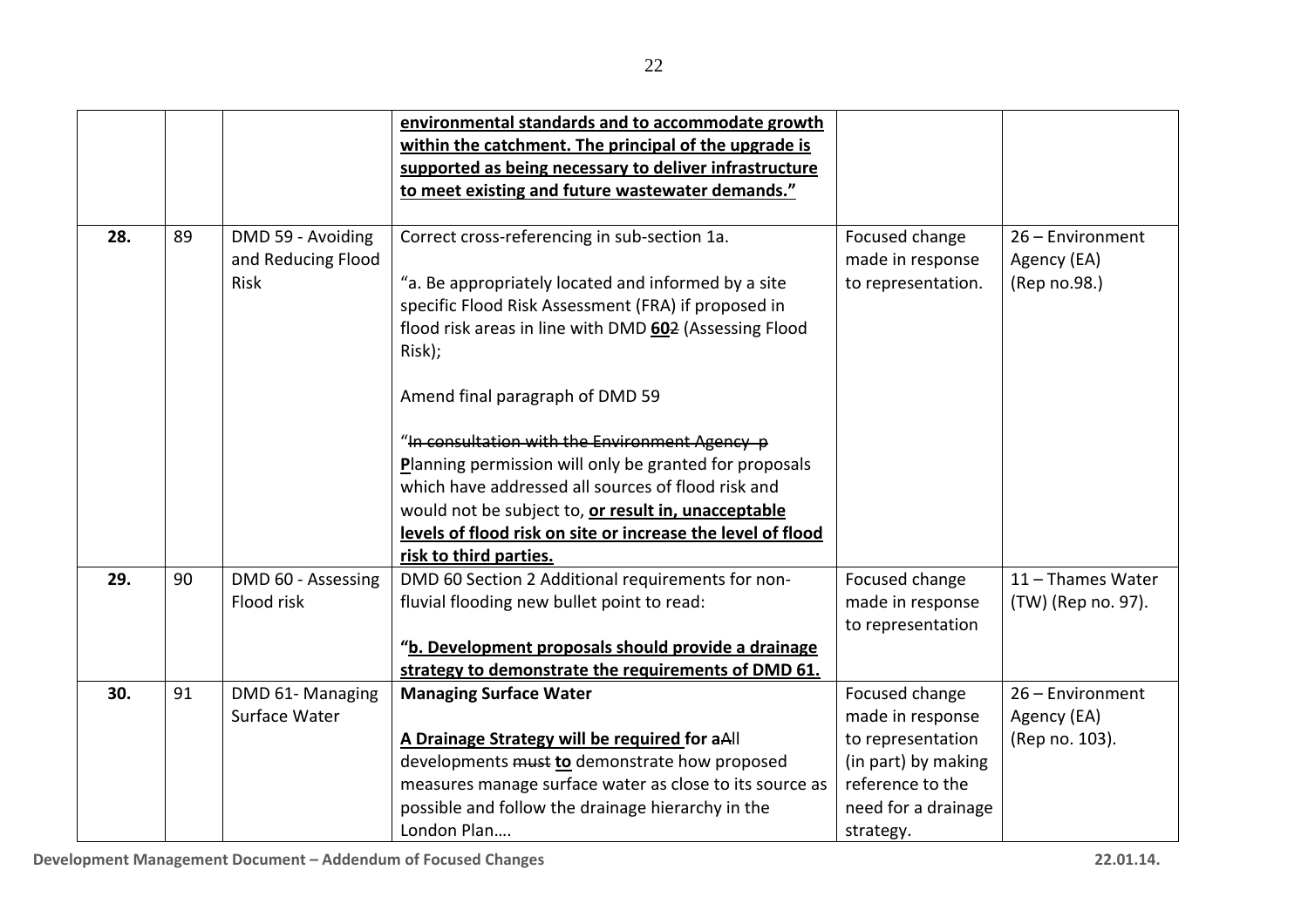| 31. | 92 | DMD 62 - Flood<br>Control and<br>Mitigation<br><b>Measures</b>                            | First paragraph<br>"All new development that results in flood risk should be<br>accompanied by appropriate flood mitigation measures to<br>make development and its users safe. New development<br>should Development that increases flood risk to third<br>parties or is not defined as safe in line with Enfield's<br><b>Strategic Flood Risk Assessment (SFRA) will not be</b><br>acceptable. All new developments at risk of flooding should<br>be accompanied by appropriate flood mitigation measures.<br>New development should"              | Focused change<br>made in response<br>to representation.  | 26 - Environment<br>Agency (EA)<br>(Rep no. 104). |
|-----|----|-------------------------------------------------------------------------------------------|------------------------------------------------------------------------------------------------------------------------------------------------------------------------------------------------------------------------------------------------------------------------------------------------------------------------------------------------------------------------------------------------------------------------------------------------------------------------------------------------------------------------------------------------------|-----------------------------------------------------------|---------------------------------------------------|
| 32. | 93 | DMD 63 -<br>Protection and<br>improvement of<br>watercourses and<br><b>Flood Defences</b> | New development must make space for water and<br>1.<br>not harm the integrity of flood defences. New<br>development should:<br>Be set back from main rivers and ordinary<br>а.<br>watercourses, in the case of the former, maintain a<br>minimum 8 metre buffer strip; which should be<br>free of development and naturalised where<br>feasible"<br>3.<br>Development on or adjacent to watercourses must<br>not:<br>Result in significant deterioration in a watercourse;<br>a.<br>or<br>Prevent its ability to achieve the objectives in the<br>b. | Focused changes<br>made in response<br>to representation. | 26 - Environment<br>Agency (EA)<br>(Rep no. 105). |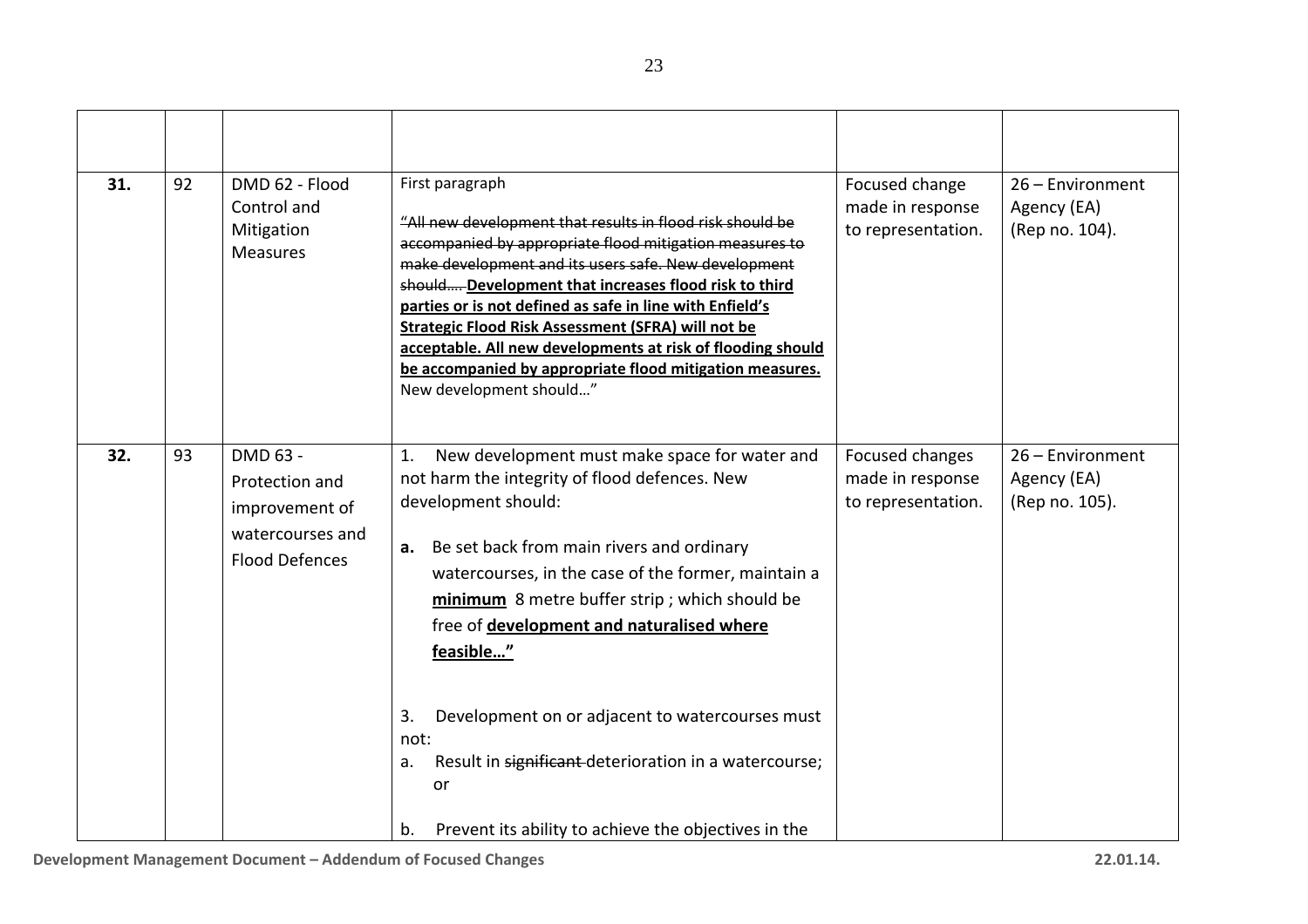|     |    |                                                 | Thames River Basin Management Plan (TRBMP); and                                                                                                                                                                                                                                                                                    |                                                           |                                                  |
|-----|----|-------------------------------------------------|------------------------------------------------------------------------------------------------------------------------------------------------------------------------------------------------------------------------------------------------------------------------------------------------------------------------------------|-----------------------------------------------------------|--------------------------------------------------|
|     |    |                                                 | A Water Framework Directive assessment will be<br>required for some works on or adjacent to a<br>watercourse. In these cases, the developer will need to<br>contact the Environment Agency and provide<br>information to demonstrate that the above<br>requirements (2a-c) are met or, to otherwise justify the<br>development".   |                                                           |                                                  |
| 33. | 94 | Paragraph 8.5.22                                | "The Environment Agency will be consulted on<br>applications within 8m 20m of a main river"                                                                                                                                                                                                                                        | Focused change<br>made in response<br>to representation.  | 26 - Environment<br>Agency (EA)<br>(Rep no 106). |
| 34. | 96 | DMD 64 - Pollution<br>control and<br>assessment | "Developments will only be permitted if pollution and<br>the risk of pollution is prevented, or minimised-reduced<br>and<br>mitigated during all phases of development, including<br>demolition/decommissioning, construction,<br>operations/occupation and maintenance".                                                          | Focused change<br>made in response<br>to representation.  | 11 - Thames Water<br>(TW)<br>(Rep no 107).       |
| 35. | 99 | Paragraph 9.2.4                                 | Paragraph 9.2.4<br>"The standard of remediation should ensure that the<br>site is suitable for its proposed use, and that all<br>unacceptable risks (to receptors such as living<br>organisms, ecological systems - fauna/flora, property,<br>landscape, amenity, controlled surface water and<br>groundwater) have been addressed | Focused changes<br>made in response<br>to representation. | 26 - Environment<br>Agency (EA)<br>(Rep no 111). |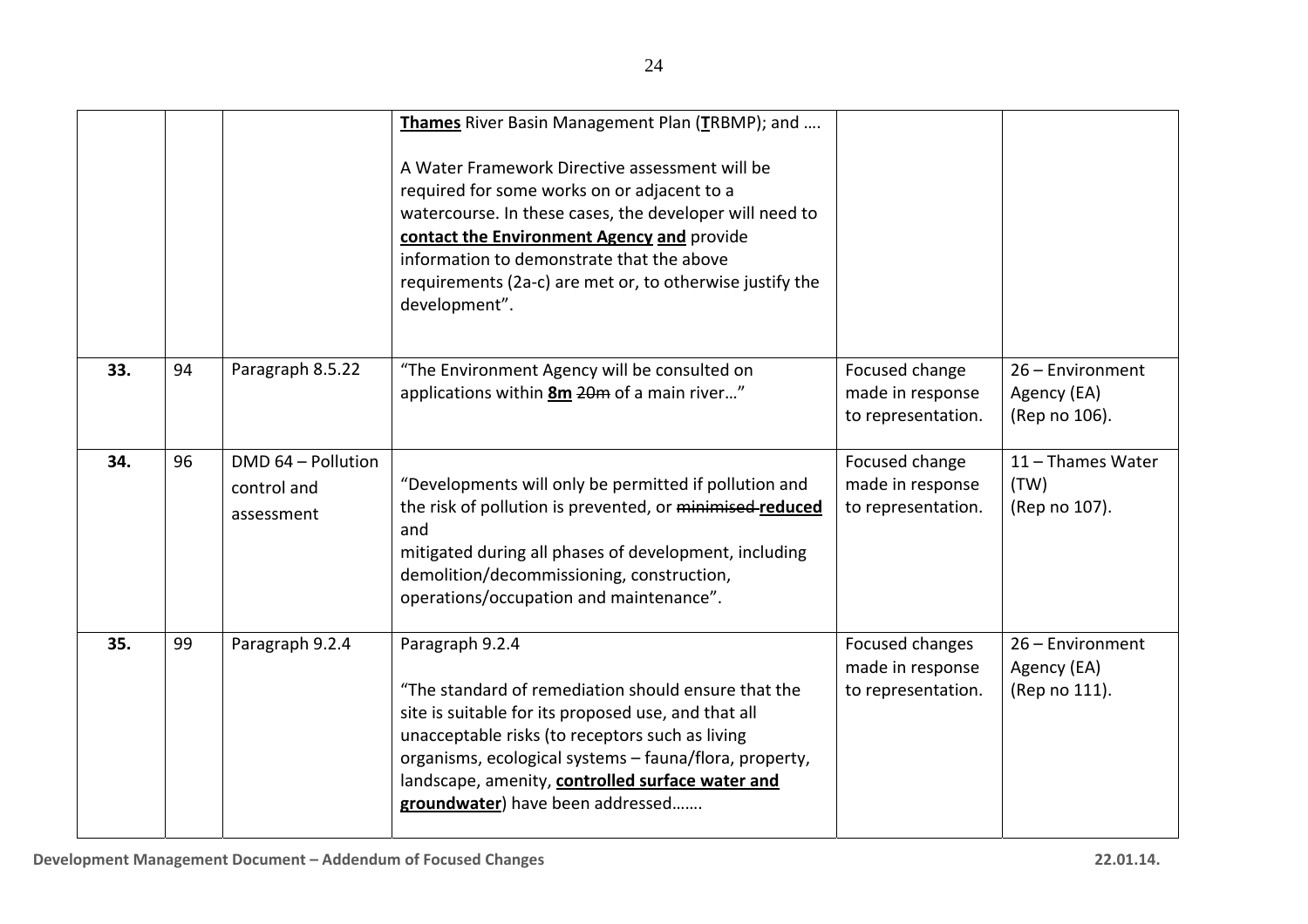| 36. | 99 | Paragraph 9.3.3                                                         | "The Council will seek the advice of the Health and<br>Safety Executive (HSE) and the Environment Agency<br>(EA), and other organisations as appropriate when<br>considering the potential risks from new hazardous<br>installations and proposed development near such<br>installations. The HSE have defined consultation zones<br>around hazardous installations and issued standing<br>advice to provide an indication of when they consider<br>development to be appropriate/not appropriate. The<br><b>EA's General Principles and Practice document (GP3)</b><br>also provides guidance for the protection of<br>groundwater" | Focused changes<br>made in response<br>to representation.                                                                                                                             | 26 - Environment<br>Agency (EA)<br>(Rep no 112). |
|-----|----|-------------------------------------------------------------------------|--------------------------------------------------------------------------------------------------------------------------------------------------------------------------------------------------------------------------------------------------------------------------------------------------------------------------------------------------------------------------------------------------------------------------------------------------------------------------------------------------------------------------------------------------------------------------------------------------------------------------------------|---------------------------------------------------------------------------------------------------------------------------------------------------------------------------------------|--------------------------------------------------|
| 37. | 99 | DMD 67 -<br>Hazardous<br><b>Installations</b><br>and<br>Paragraph 9.3.4 | "Development of new hazardous installations or<br>development of sites located within the vicinity of<br>existing installations will only be permitted if necessary<br>mitigation and safeguards are incorporated to ensure<br>the development is safe. Developers may be required to<br>submit an assessment of risks, the risks will be<br>considered in balance with the benefits of the<br>development and existing patterns of development".                                                                                                                                                                                    | Focused changes<br>made in response<br>to representation.<br>And updated in<br>accordance with<br><b>Revised Early</b><br>Minor<br><b>Amendments</b><br>(REMA) to the<br>London Plan. | $16 - GLA$<br>(Rep no. 113)                      |
|     |    |                                                                         | Paragraph 9.3.4<br>"Risk assessment will be required to ensure that<br>appropriate safeguards are incorporated as part of the<br>development. The Council will also take the<br>opportunity to review existing contents granted for<br>hazardous installations to ensure they reflect current<br>conditions and the physical capacity of the site".                                                                                                                                                                                                                                                                                  |                                                                                                                                                                                       |                                                  |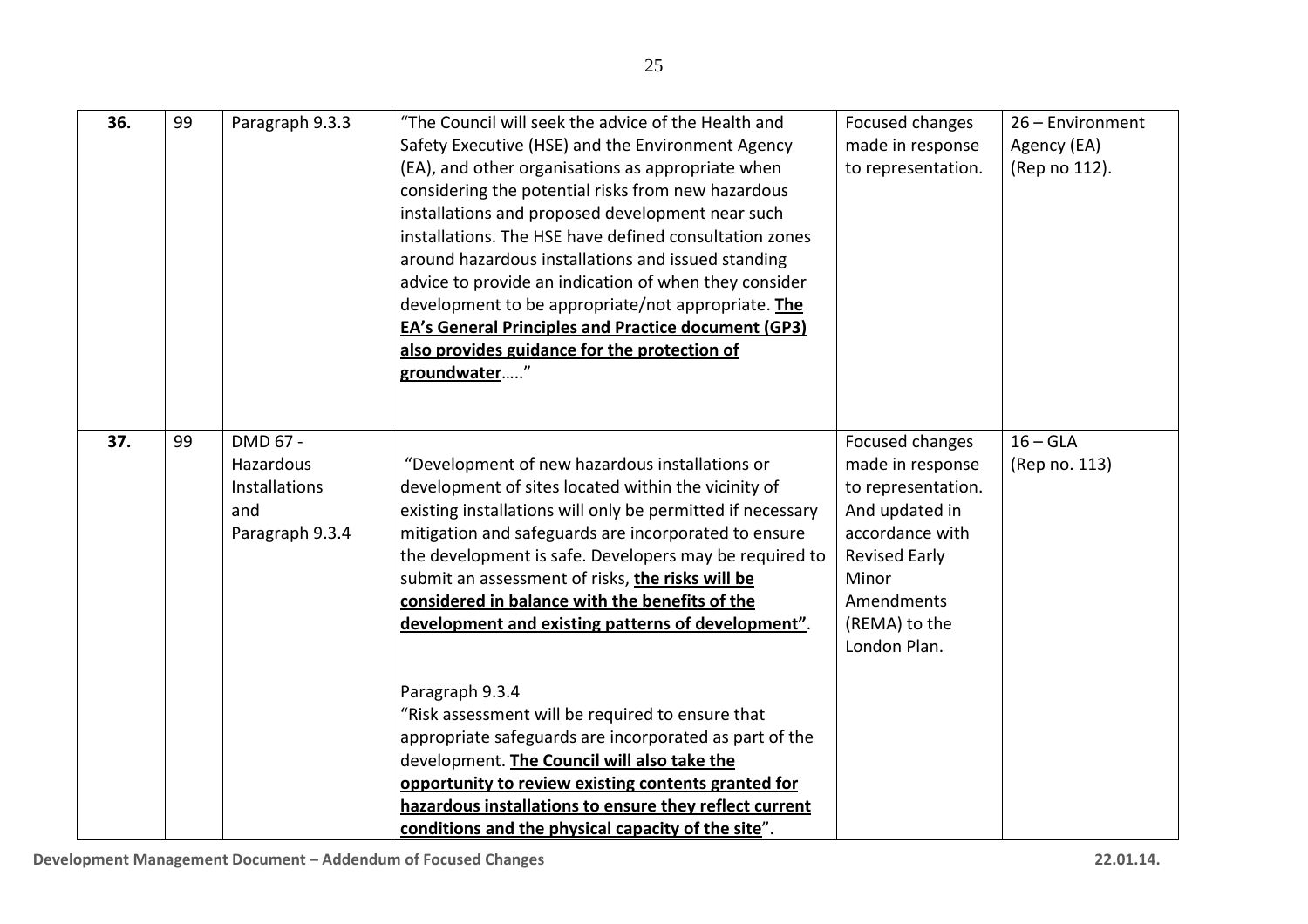| 38. | 100 | DMD 68 - Noise  | DMD 68 at point 5<br>4. Development involving potential noise generating<br>development will only be permitted in appropriate<br>locations, where there is compatibility with existing uses<br>and no adverse impact on amenity"<br>5. Proposals for plant and machinery that result in<br>significant harm to amenity will not be permitted.<br>Developments must not contribute to cumulatively<br>higher noise levels and, where practicable, must be<br>designed to achieve with an overall aim to achieve an<br>improvement of the lowest measured background level<br>Developments should aim to achieve an improvement<br>of 10dB. | Focused changes<br>made in response<br>to representation<br>(in part). | 11 - Thames Water<br>(TW) (Rep no. 114).<br>&<br><b>LBE</b> |
|-----|-----|-----------------|-------------------------------------------------------------------------------------------------------------------------------------------------------------------------------------------------------------------------------------------------------------------------------------------------------------------------------------------------------------------------------------------------------------------------------------------------------------------------------------------------------------------------------------------------------------------------------------------------------------------------------------------|------------------------------------------------------------------------|-------------------------------------------------------------|
| 39. | 102 | Paragraph 9.6.1 | Paragraph 9.6.1<br>"Improving water quality meets a number of key<br>objectives: it increases the potential for the recreational<br>use of Enfield's water resources; it provides a better<br>quality environment for and opportunities to enhance<br>ecology and biodiversity; it also helps to maintain a<br>good quality supply of drinking water. Where a Water<br>Framework Directive (WFD) assessment is required the<br>developer will need to demonstrate there is no<br>adverse ecological impact on the ability of the<br>waterbody to meet its WFD targets"                                                                    | Focused changes<br>made in response<br>to representation.              | 26 - Environment<br>Agency (EA)<br>(Rep 116)                |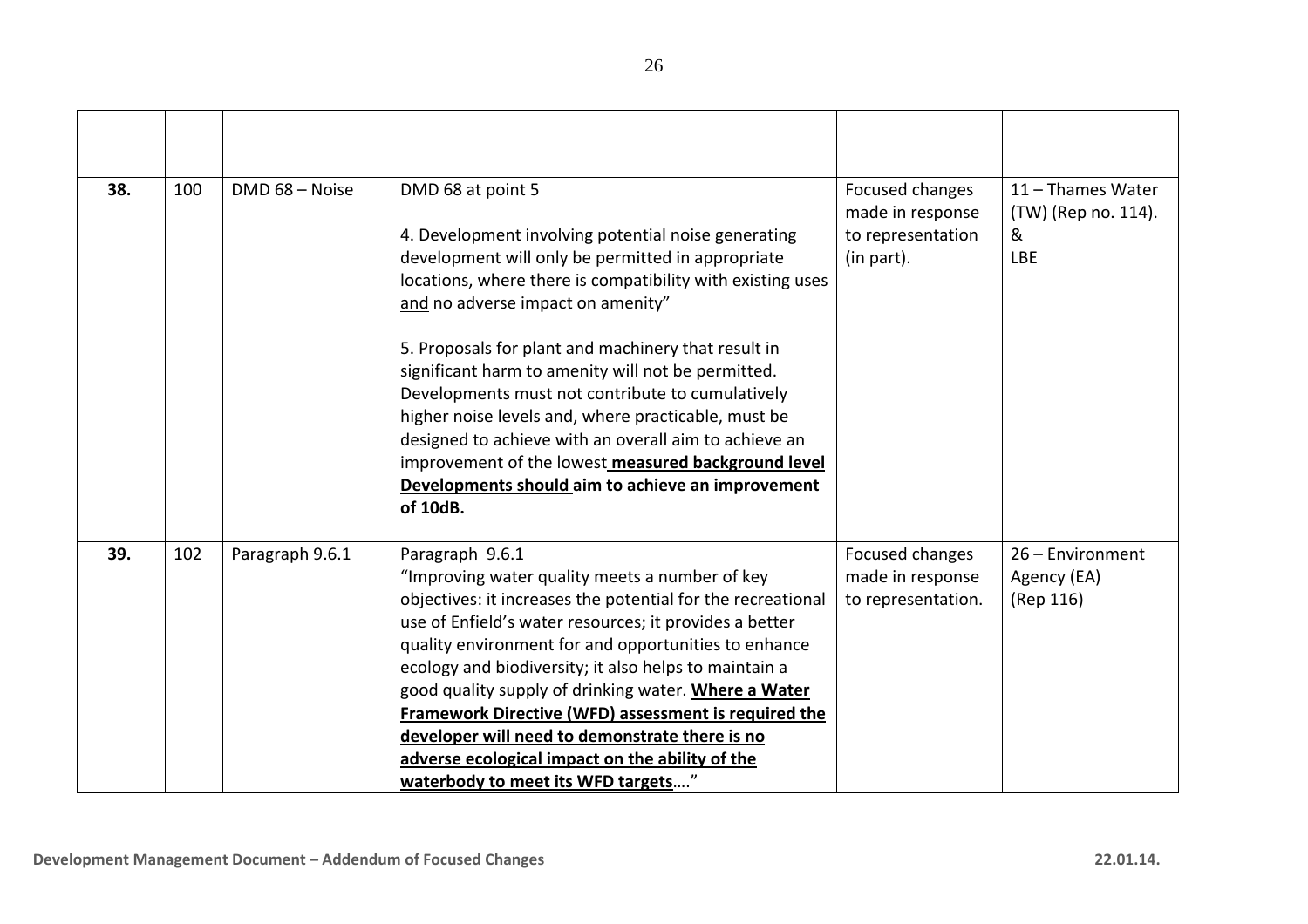| 40. | 106 | DMD 74 - Playing<br>Pitches              | Bullet Point 1 and 2 of the policy to be amended to<br>read:<br>1. " Development involving the loss of playing field<br>land sports pitches will not be permitted"<br>Part 2 of the should also be amended to read:<br>2 " The preference for new playing field land sports<br>pitches is natural grass pitches"                                                                                                                                                                                                                                   | Focused changes<br>made in response<br>to representation.  | 27 - Sport England<br>(Rep no 118)                                                                                                                                       |
|-----|-----|------------------------------------------|----------------------------------------------------------------------------------------------------------------------------------------------------------------------------------------------------------------------------------------------------------------------------------------------------------------------------------------------------------------------------------------------------------------------------------------------------------------------------------------------------------------------------------------------------|------------------------------------------------------------|--------------------------------------------------------------------------------------------------------------------------------------------------------------------------|
| 41. | 107 | DMD 75 -<br>Waterways                    | " Permanently moored vessels Permanent residential<br>or commercial moorings on the River Lee Navigation<br>will be permitted supported provided they meet all of<br>the following criteria:<br>a. There is no harm to the intrinsic character of the<br>river;<br>b. There is no detrimental impact on amenity arising<br>from traffic generation or servicing needs;<br>c. There is no adverse impact on water-borne freight or<br>leisure uses; and<br>d. There is no adverse ecological impact; and<br>e. There is no increase in flood risk." | Focused changes<br>made in response<br>to representations. | Canal and River<br>Trust<br>(Rep no. 122).<br>26 - Environment<br>Agency (EA)<br>(Rep no 124).<br>23 - Lea Valley<br>regional Park<br>Authority (LVRPA)<br>(Rep no 126). |
| 42. | 110 | $DMD 79 -$<br>Ecological<br>Enhancements | <b>DMD 79</b><br>"Developments resulting in the creation of 100m2 of<br>floorspace or one net dwelling or more should provide<br>on-site ecological enhancements, having regard to<br>feasibility and viability.                                                                                                                                                                                                                                                                                                                                   | Focused changes<br>made in response<br>to representation.  | 32 - LaSalle<br>Investment<br>Management on<br>behalf of Stonehilll<br><b>Business Park</b><br>(Rep no 127).                                                             |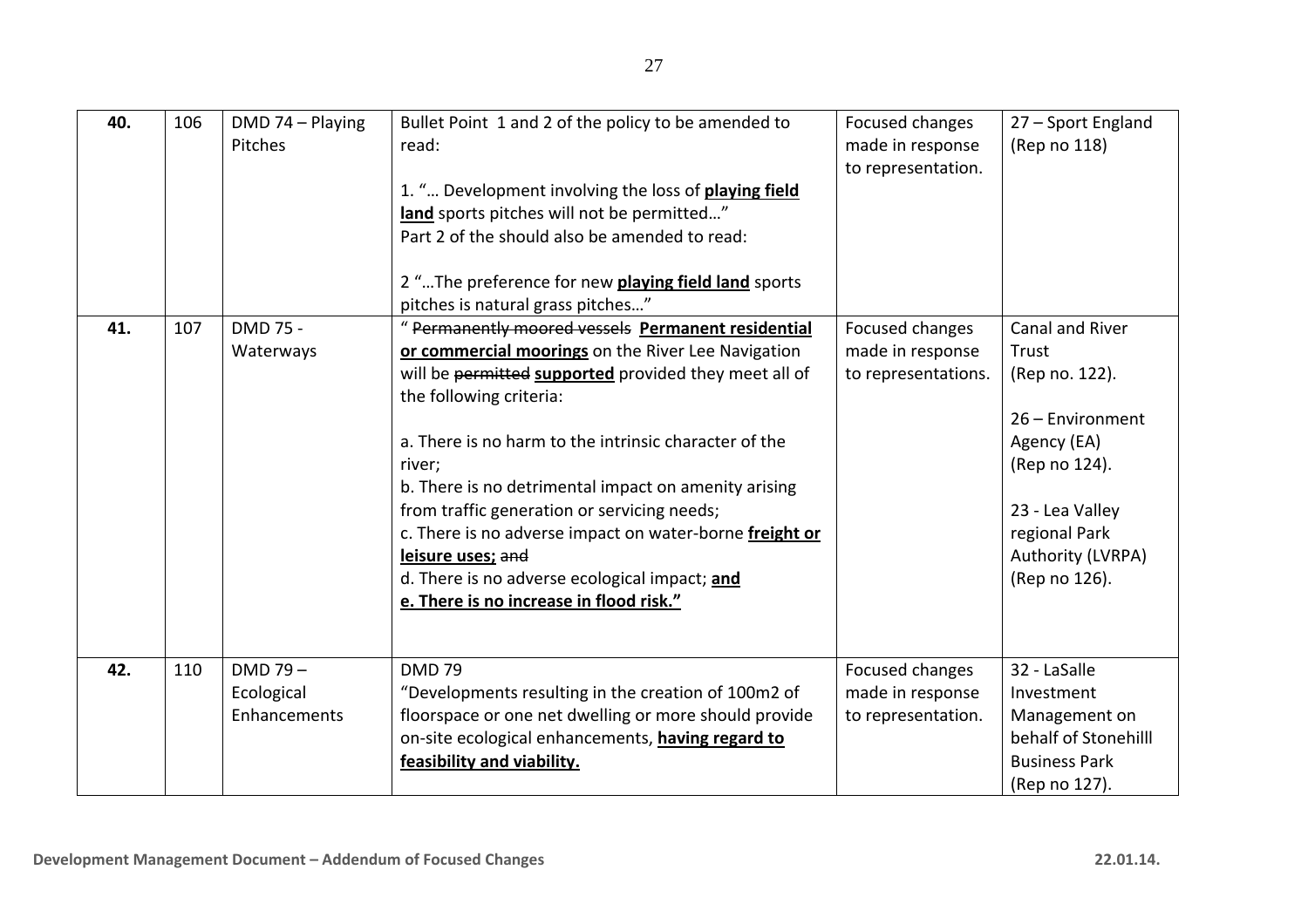| 43. | 114 | $DMD 82 -$         | <b>DMD 82</b>                                             | Focused changes     | 11 - Thames Water     |
|-----|-----|--------------------|-----------------------------------------------------------|---------------------|-----------------------|
|     |     | Protecting the     |                                                           | made in response    | (TW)                  |
|     |     | Green Belt         | "d. Where possible, existing trees, hedges, bushes and    | to representation.  | (Rep no 131).         |
|     |     |                    | other natural features are retained and integrated with   |                     |                       |
|     |     |                    | the scheme to ensure adequate screening. Where this is    |                     |                       |
|     |     |                    | not possible, planning permission will only be granted    |                     |                       |
|     |     |                    | if adequate mitigation measures are secured."             |                     |                       |
| 44. | 118 | $DMD 89 -$         | <b>DMD 89</b>                                             | Focused changes     | 08- Garden Centre     |
|     |     | Previously         |                                                           | made in response    | Group, owners of      |
|     |     | Developed Sites in | Previously Developed Sites in the Green Belt              | to representations. | <b>Enfield Garden</b> |
|     |     | the Green Belt     |                                                           |                     | Centre, Cattlegate    |
|     |     |                    | 1. Complete or partial redevelopment of sites will only   |                     | Road, Crews Hill.     |
|     |     |                    | be permitted on Major Developed Sites (Trent Park         |                     | (Rep no. 136).        |
|     |     |                    | University Campus and Picketts Lock) will only be         |                     |                       |
|     |     |                    | permitted where the proposal improves the character       |                     | 17 - Wildstone        |
|     |     |                    | and appearance of the site and appearance from the        |                     | Planning On behalf    |
|     |     |                    | surrounding Green Belt. New development must not          |                     | of Trent Park Golf    |
|     |     |                    | have a greater impact on the openness of the Green        |                     | Club. (Rep no. 137).  |
|     |     |                    | Belt than the existing development.                       |                     |                       |
|     |     |                    |                                                           |                     | 30 - Graham Fisher    |
|     |     |                    | 2. Limited infilling, or the partial or complete          |                     | on behalf of A C      |
|     |     |                    | redevelopment of previously developed sites and re-       |                     | Nicholas (Rep no.     |
|     |     |                    | use will be permitted-elsewhere in the Green Belt         |                     | 138).                 |
|     |     |                    | Development-will only be permitted if all of the          |                     |                       |
|     |     |                    | following criteria are met:                               |                     |                       |
|     |     |                    | a. New development does not have a greater impact on      |                     |                       |
|     |     |                    | the openness of the Green Belt exceed the height of       |                     |                       |
|     |     |                    | any existing buildings;                                   |                     |                       |
|     |     |                    | b. The proposal does not lead to an increase in the       |                     |                       |
|     |     |                    | developed proportion of the site;                         |                     |                       |
|     |     |                    | c. The proposal is ancillary to, or supports, an existing |                     |                       |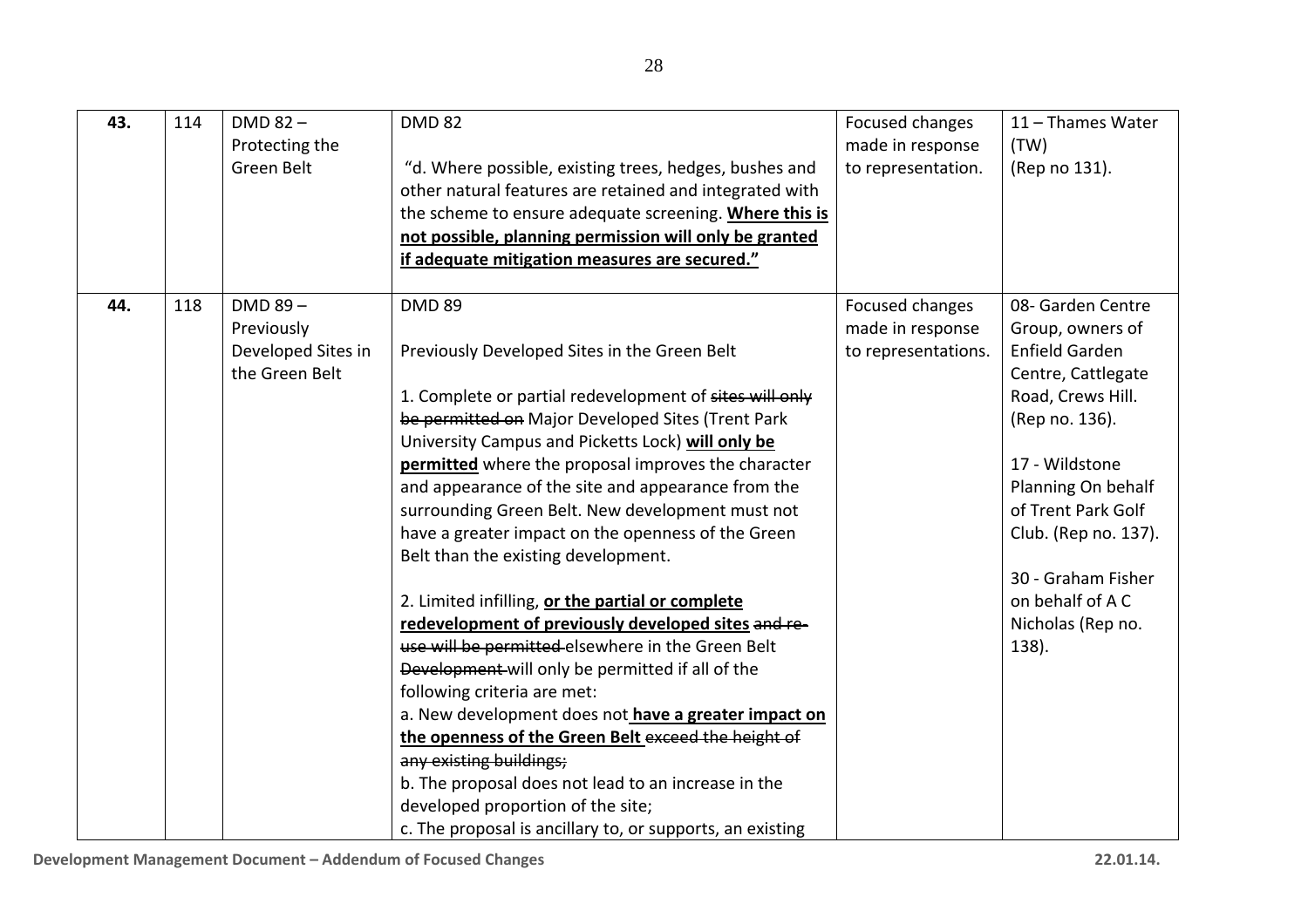|     |     |                  | building;<br>d. The proposal does not lead to any significant increase<br>in motorised traffic generation, as evidenced through a<br>suitable traffic modelling tool;<br>e. The proposal contributes towards the aims of<br>sustainable development".                                                                                                                                                                                                                                                                                                                                                                                                                                                                                                                     |                                                                        |            |
|-----|-----|------------------|---------------------------------------------------------------------------------------------------------------------------------------------------------------------------------------------------------------------------------------------------------------------------------------------------------------------------------------------------------------------------------------------------------------------------------------------------------------------------------------------------------------------------------------------------------------------------------------------------------------------------------------------------------------------------------------------------------------------------------------------------------------------------|------------------------------------------------------------------------|------------|
| 45. | 119 | Paragraph 11.5.1 | "The policy sets out a two tier approach to protect the<br>Green Belt and delivering sustainable development.<br>Limited infilling or the partial or complete<br>redevelopment of previously developed sites will be<br>appropriate subject to the criteria set out in the policy.<br>Complete or partial redevelopment of sites may will<br>only be appropriate on the Major Developed Sites<br>identified as Trent Park University Campus and Picketts<br>Lock, as identified on the Policies Map and subject to<br>Core Policy 33 which identifies the Council's<br>commitment to work with partners to prepare<br>planning briefs or masterplans in order to guide<br>appropriate future development that preserves and<br>enhances the character of the green belt". | Focused change<br>proposed to<br>supporting text for<br>clarification. | <b>LBE</b> |
| 46. | 164 | Appendix 13      | $2nd$ sentence<br>For <b>SIL and</b> LSIS, the Council will require the site,<br>building or premises to be continuously marketed for at<br>least 24 months.<br>6th Paragraph<br>The appraisal must include, but is not limited to, the<br>following:<br>a. Outline the marketing approach adopted for the<br>proposed scheme and the reasoning behind it;                                                                                                                                                                                                                                                                                                                                                                                                                | Focused changes<br>to add clarity over<br>application.                 | <b>LBE</b> |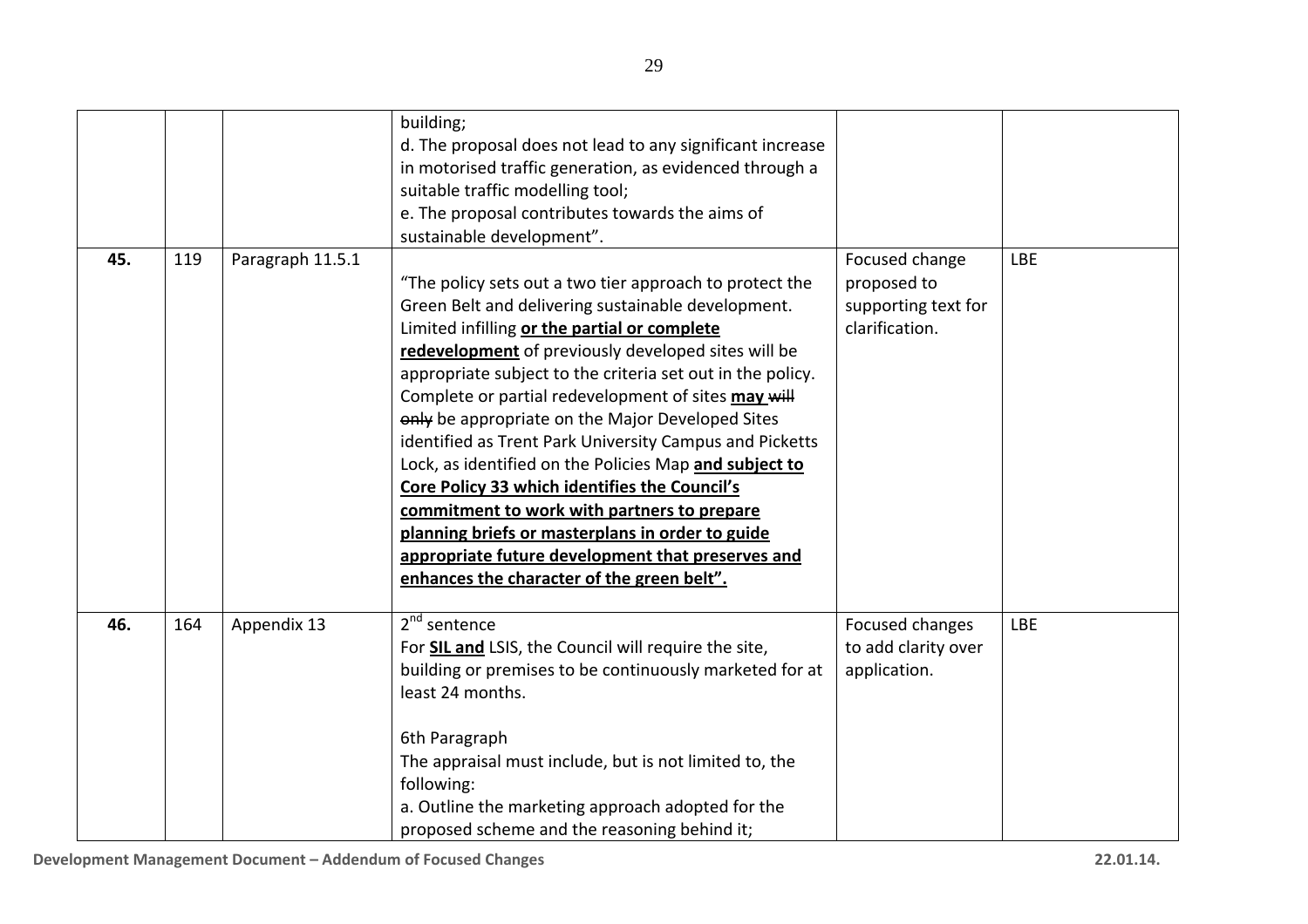|            |                         | b. Be able to demonstrate that all offers received have<br>been given due consideration;<br>c. Provide details in respect of why individual offers<br>have not been taken forward;<br>d. Include evidence that the site or the premises has<br>been:<br>Continuously advertised by a reputable local or<br>$\bullet$<br>national agency who can demonstrate a track<br>record of letting industrial space; and<br>There should be a visible letting board on the<br>property; and<br>Advertised with rents that are reasonable<br>$\bullet$<br>reflecting market conditions and the condition of<br>the property; and<br>Continuously advertised on the agent's website<br>within the agent's up to date commercial stock<br>availability list including online property |                                                          |                                                             |
|------------|-------------------------|--------------------------------------------------------------------------------------------------------------------------------------------------------------------------------------------------------------------------------------------------------------------------------------------------------------------------------------------------------------------------------------------------------------------------------------------------------------------------------------------------------------------------------------------------------------------------------------------------------------------------------------------------------------------------------------------------------------------------------------------------------------------------|----------------------------------------------------------|-------------------------------------------------------------|
| 47.<br>168 | Appendix 14<br>Glossary | databases such as Focus and EGI; and<br>Circulated to other local property agents.<br>The level of detail provided for local centres, local<br>parades, individual shops and small clusters of shops<br>(covered by DMD 28 and DMD 29) will be<br>proportionate to location and scale and in such cases<br>will be agreed with the Council.<br>"Building Premises: All buildings and land used for the<br>carrying out of commercial, industrial or other non-<br>residential operations, but excluding public buildings,<br>and institutions and utility premises which people do<br>not regularly enter. Examples include shops, factories,<br>warehouses, utility company premises and depots.                                                                        | Focused change<br>made in response<br>to representation. | Glossary/11/010<br>11 - Thames Water<br>(TW) (Rep no. 142). |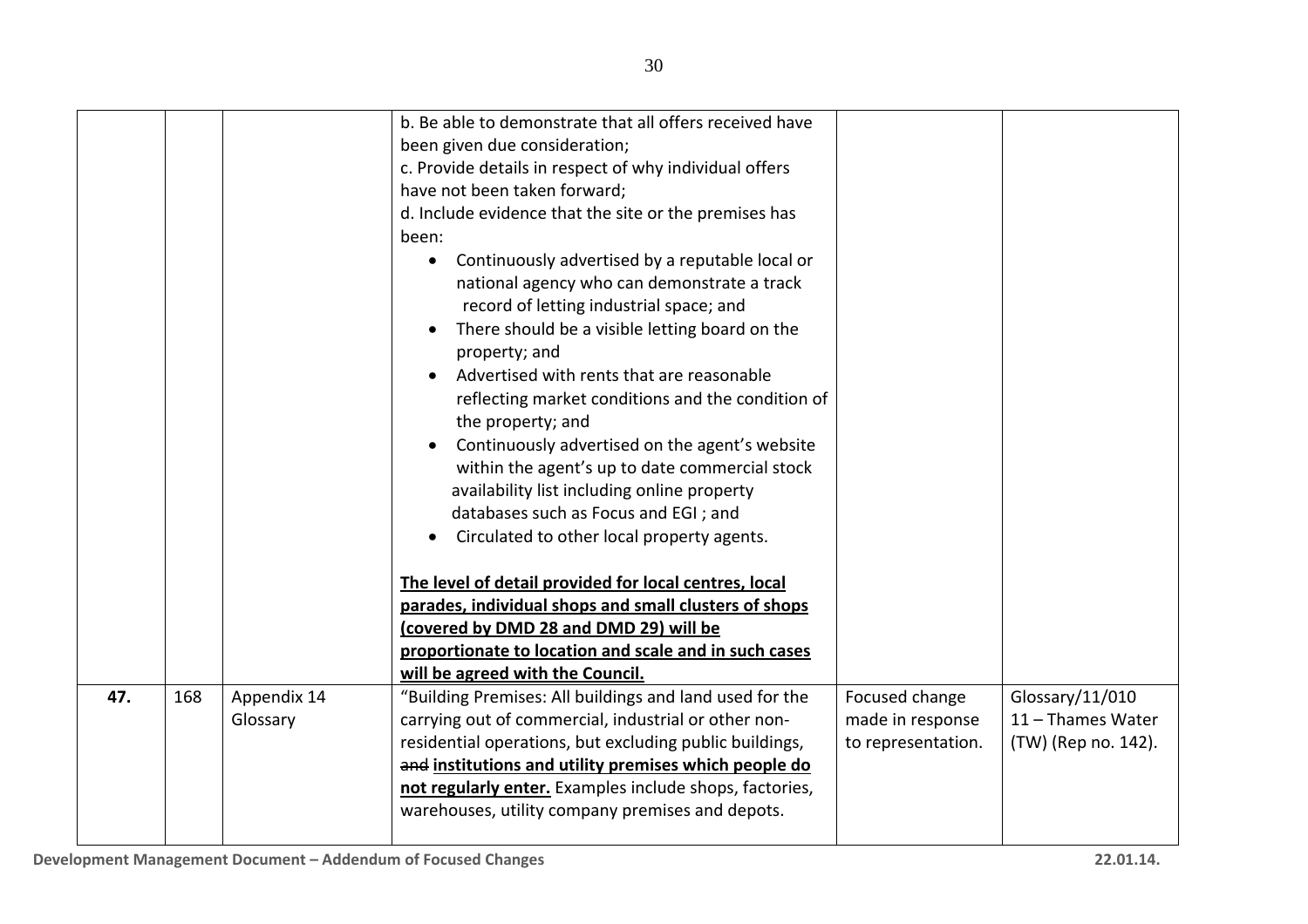| <b>DMD Policies Map</b> |     |                                                |                                                               |                |            |  |
|-------------------------|-----|------------------------------------------------|---------------------------------------------------------------|----------------|------------|--|
| 48.                     | N/A | Latymer School<br>Open Space and<br><b>MOL</b> | Minor boundary realignment to exclude the school<br>building. | Cartographical | <b>LBE</b> |  |